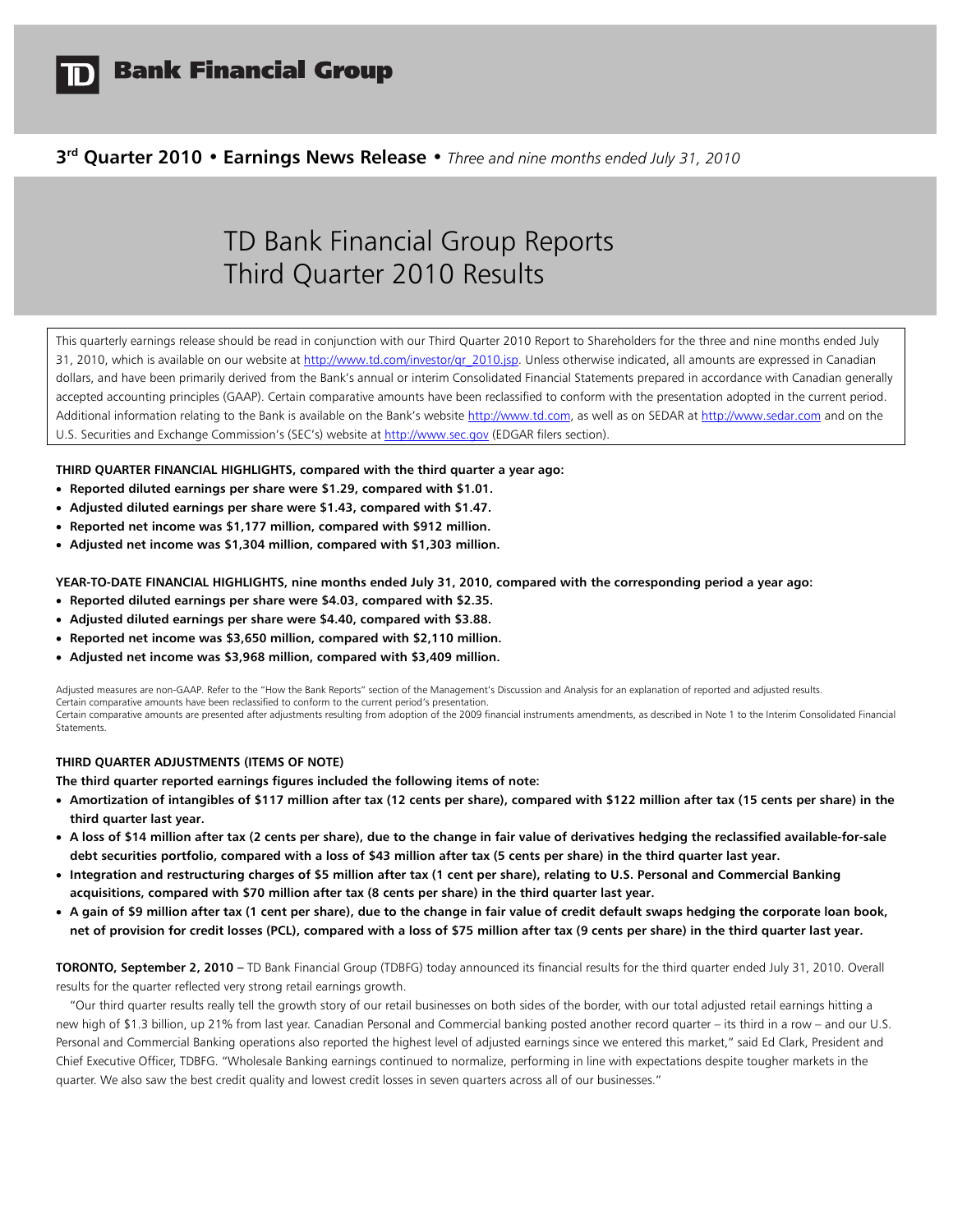# **Canadian Personal and Commercial Banking**

Canadian Personal and Commercial Banking posted earnings of \$841 million in the third quarter, up 24% from the same period last year. Revenue grew 8% while PCL declined by 19%. TD Canada Trust (TDCT) reported strong volume growth across most banking products, in particular real estate secured lending and business deposits. Also during the quarter, TDCT was ranked highest in Canadian banking customer satisfaction for the fifth year in a row by J.D. Power and Associates. In August, TDCT also received the Synovate award for excellence in customer service for the sixth year in a row.

 "Canadian Personal and Commercial Banking delivered its third consecutive record quarter as we continue to invest in our people and stay focused on our commitment to providing the best possible service and convenience to our customers," said Tim Hockey, Chief Executive Officer, TDCT. "We expect continued strong earnings growth, but not at the rate we've seen this year, as the Canadian housing market cools and a competitive environment continues to put pressure on margins."

# **Wealth Management**

Global Wealth net income, which excludes TDBFG's reported investment in TD Ameritrade, was \$117 million in the quarter, up 23% from the same period last year, largely driven by fee revenue from higher client assets and improved net interest margin. TD Ameritrade contributed \$62 million in earnings to the segment, down 9% from the same period last year, due to the impact of a stronger Canadian dollar which was partially offset by higher earnings.

 "This was a solid quarter for the Wealth business. Our profit improved for the sixth quarter in a row and we continued to invest in our operations to ensure future growth," said Bill Hatanaka, Chief Executive Officer, TD Waterhouse. "However, we are cautious about the next several quarters, given the potential impact of a slowing U.S. economy on the equity markets."

#### **U.S. Personal and Commercial Banking**

U.S. Personal and Commercial Banking generated US\$271 million in reported net income for the quarter. On an adjusted basis, the segment earned US\$276 million, up 30% from the third quarter of last year. Revenue grew 17% from the same period last year, driven by broad gains across the business, including deposit and loan growth, supported by an increase in retail fees. Total PCL dropped to US\$126 million, down 23% compared with the same period last year.

 During the quarter, TD Bank, America's Most Convenient Bank, announced an offer to purchase The South Financial Group, Inc. The transaction remains subject to approval by South Financial shareholders and certain regulators. The shareholders' meeting will be held on September 28, 2010, and assuming the necessary approvals are in place, the transaction is expected to close shortly thereafter.

"TD Bank had a very good quarter despite the uncertainty that continues to linger in the U.S. economy," said Bharat Masrani, Chief Executive Officer, TD Bank, America's Most Convenient Bank. "We remain pleased with the pace of our organic growth as we continue to lend to our customers. In fact, since the downturn started in 2007, we've grown our lending by 20%. We're also pleased with the performance of the three FDIC-assisted acquisitions in Florida that we completed in the second quarter."

# **Wholesale Banking**

Wholesale Banking reported net income of \$179 million, down 45% from the same period last year. Last year's very strong results reflected the broad-based market rebound following the financial crisis. In addition, the current quarter was negatively impacted by the sovereign debt crisis in Europe and the significant equity market disruption in early May. This resulted in lower fixed income, credit, and currency trading, and lower underwriting fees, partially offset by improved equity trading and investment portfolio gains.

 "Our wholesale bank had a solid quarter, particularly given the difficult operating environment," said Bob Dorrance, Chief Executive Officer, TD Securities. "This quarter's challenging markets were a clear contrast to the very favourable conditions of a year ago. We expect markets to remain challenging in the short term while we continue to build our franchises and strengthen our platforms for future success."

# **Corporate**

The Corporate segment, which includes the Bank's other activities, had an adjusted net loss of \$182 million (\$304 million on a reported basis), up \$76 million from the adjusted results in the same period last year. The higher loss was largely attributable to unfavourable tax-related items and losses associated with hedging and treasury activities, partially offset by lower net corporate expenses.

#### **Capital**

TDBFG's Tier 1 capital ratio hit another high, at 12.5%, up 50 basis points from last quarter while risk-weighted assets remained stable. Capital quality remained very high, with tangible common equity comprising about 75% of Tier 1 capital.

 "We'll have to wait to see the full scope and impact of proposed capital reforms," Clark said. "However, we hope that by the first quarter of fiscal 2011, we'll be in a position, in the context of the Board's outlook on earnings and the Bank's dividend policy, to provide some guidance."

#### **Conclusion**

"We're very pleased with the strong results and organic growth that we delivered in the third quarter. Our retail businesses continue to perform very well and leave us positioned to deliver a good year," Clark said. "We're confident that our excellent capital levels, recent acquisitions and the investments we've made in the business will help ensure that we continue to grow despite the continuing economic challenges."

The foregoing contains forward-looking statements. Please see the "Caution Regarding Forward-Looking Statements" on page 3.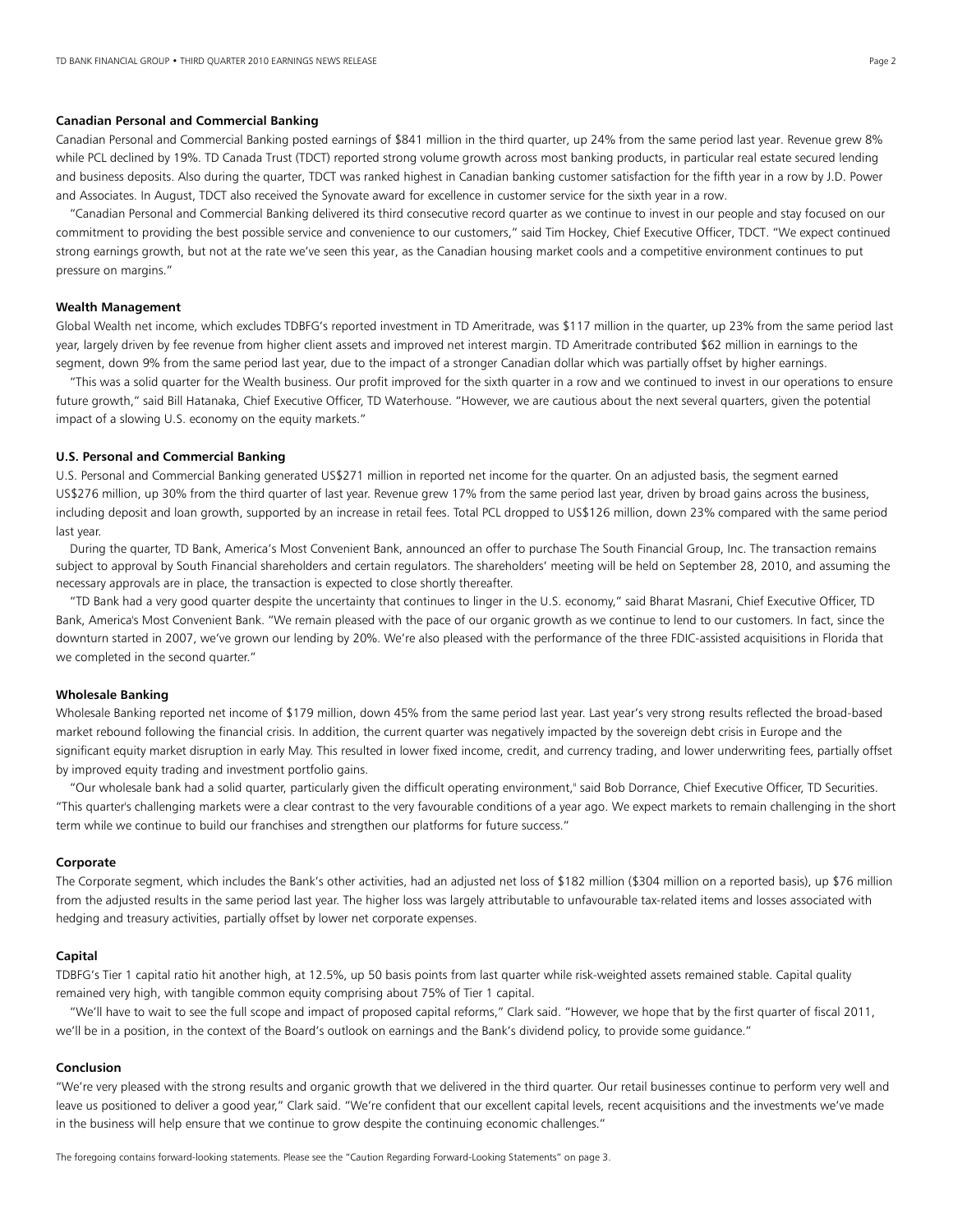#### *Caution Regarding Forward-Looking Statements*

From time to time, the Bank makes written and oral forward-looking statements, including in this earnings news release, in other filings with Canadian regulators or the U.S. Securities and Exchange Commission, and in other communications. In addition, representatives of the Bank may make forward-looking statements orally to analysts, investors, the media and others. All such statements are made pursuant to the "safe harbour" provisions of applicable Canadian and U.S. securities legislation, including the U.S. Private Securities Litigation Reform Act of 1995. Forward-looking statements include, among others, statements made in this earnings news release in the "Business Outlook" section for each segment and in other statements regarding the Bank's objectives and priorities for 2010 and beyond and strategies to achieve them, and the Bank's anticipated financial performance. Forward-looking statements are typically identified by words such as "will", "should", "believe", "expect", "anticipate", "intend", "estimate", "plan", "may" and "could".

 By their very nature, these statements require the Bank to make assumptions and are subject to inherent risks and uncertainties, general and specific. Especially in light of the current uncertainty related to the financial, economic and regulatory environments, such risks and uncertainties – many of which are beyond the Bank's control and the effects of which can be difficult to predict – may cause actual results to differ materially from the expectations expressed in the forward-looking statements. Risk factors that could cause such differences include: credit, market (including equity, commodity, foreign exchange and interest rate), liquidity, operational, reputational, insurance, strategic, regulatory, legal and other risks, all of which are discussed in the Management's Discussion and Analysis (MD&A) in the Bank's 2009 Annual Report. Additional risk factors include the impact of recent U.S. legislative developments, as discussed under "Significant Events in 2010" in the "How We Performed" section of this earnings news release; changes to and new interpretations of risk-based capital guidelines and reporting instructions; increased funding costs for credit due to market illiquidity and competition for funding; the failure of third parties to comply with their obligations to the Bank or its affiliates relating to the care and control of information; and the use of new technologies in unprecedented ways to defraud the Bank or its customers and the organized efforts of increasingly sophisticated parties who direct their attempts to defraud the Bank or its customers through many channels. We caution that the preceding list is not exhaustive of all possible risk factors and other factors could also adversely affect the Bank's results. For more detailed information, please see the Risk Factors and Management section of the MD&A, starting on page 65 of the Bank's 2009 Annual Report. All such factors should be considered carefully, as well as other uncertainties and potential events, and the inherent uncertainty of forward-looking statements, when making decisions with respect to the Bank and undue reliance should not be placed on the Bank's forward-looking statements.

 Material economic assumptions underlying the forward-looking statements contained in this document are set out in the Bank's 2009 Annual Report under the heading "Economic Summary and Outlook", as updated in the Third Quarter 2010 Report to Shareholders; and for each of the business segments, under the headings "Business Outlook and Focus for 2010", as updated in this earnings news release under the headings "Business Outlook"; and for the Corporate segment in the report under the heading "Outlook".

 Any forward-looking statements contained in this document represent the views of management only as of the date hereof and are presented for the purpose of assisting the Bank's shareholders and analysts in understanding the Bank's financial position, objectives and priorities and anticipated financial performance as at and for the periods ended on the dates presented, and may not be appropriate for other purposes. The Bank does not undertake to update any forward-looking statements, whether written or oral, that may be made from time to time by or on its behalf, except as required under applicable securities legislation.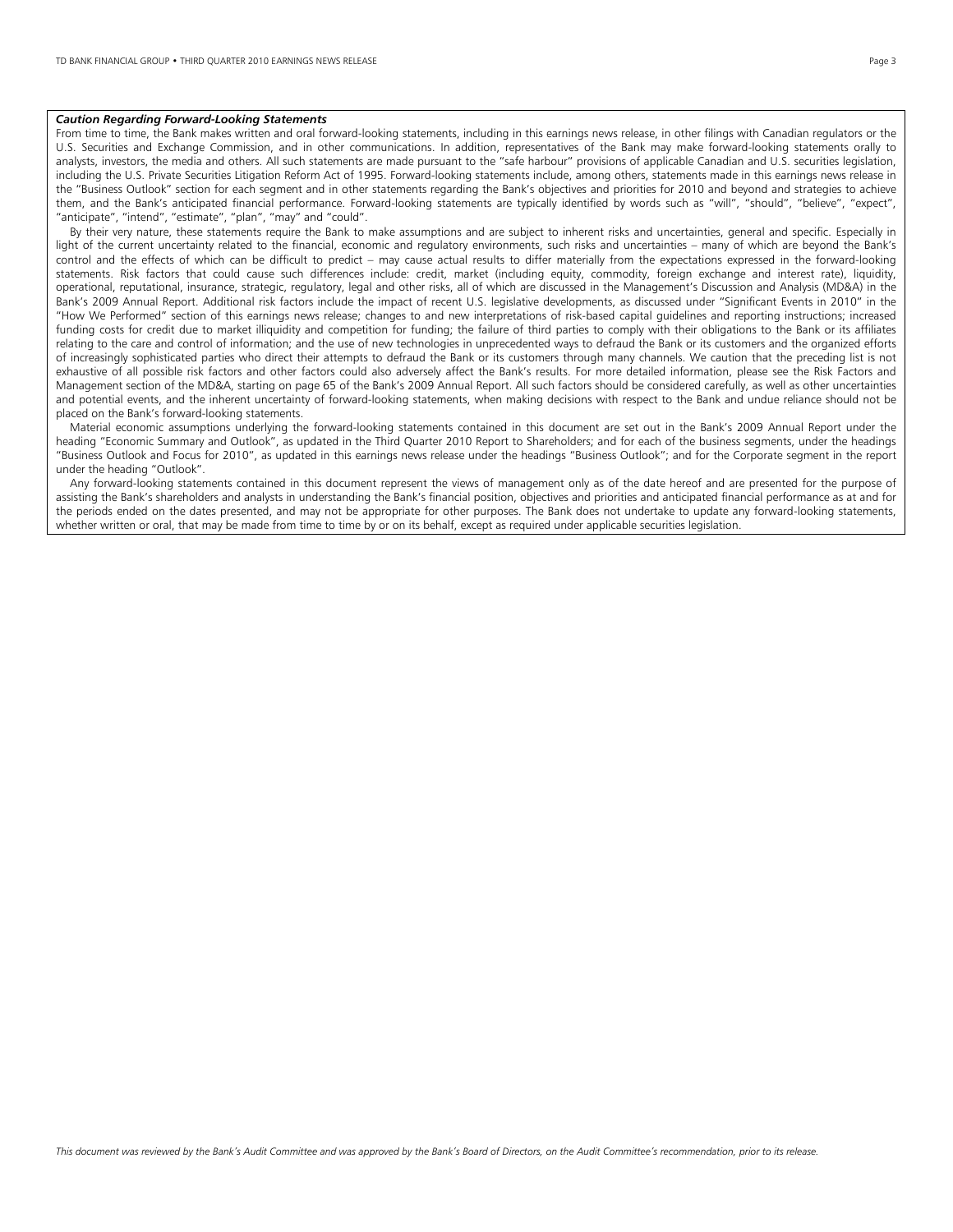# **FINANCIAL HIGHLIGHTS**

| (millions of Canadian dollars, except as noted)         | For the three months ended |                       |  |                   | For the nine months ended  |     |               |    |                              |
|---------------------------------------------------------|----------------------------|-----------------------|--|-------------------|----------------------------|-----|---------------|----|------------------------------|
|                                                         |                            | July 31, 2010         |  | Apr. 30, 2010     | July 31, 2009 <sup>1</sup> |     | July 31, 2010 |    | July 31, 2009 <sup>1,2</sup> |
| <b>Results of operations</b>                            |                            |                       |  |                   |                            |     |               |    |                              |
| Total revenue                                           | \$                         | 4,744 \$              |  | $4,767$ \$        | 4,667 \$                   |     | 14,548        | \$ | 13,142                       |
| Provision for credit losses                             |                            | 339                   |  | 365               | 557                        |     | 1,221         |    | 1,959                        |
| Non-interest expenses                                   |                            | 2,966                 |  | 2,953             | 3,045                      |     | 8,900         |    | 9,116                        |
| Net income – reported <sup>3</sup>                      |                            | 1,177                 |  | 1,176             | 912                        |     | 3,650         |    | 2,110                        |
| Net income – adjusted <sup>3</sup>                      |                            | 1,304                 |  | 1,234             | 1,303                      |     | 3,968         |    | 3,409                        |
| Economic profit <sup>4</sup>                            |                            | 208                   |  | 200               | 246                        |     | 771           |    | 302                          |
| Return on common equity - reported                      |                            | 12.2%                 |  | 13.0%             | 9.7%                       |     | 13.1%         |    | 7.5%                         |
| Return on invested capital <sup>4</sup>                 |                            | 12.0%                 |  | 12.0%             | 12.4%                      |     | 12.5%         |    | 11.0%                        |
| <b>Financial position</b>                               |                            |                       |  |                   |                            |     |               |    |                              |
| Total assets                                            | \$                         | 603,467 \$            |  | 573,905 \$        | 544,821                    | -\$ | 603,467 \$    |    | 544,821                      |
| Total risk-weighted assets                              |                            | 189,190               |  | 187,174           | 189,609                    |     | 189,190       |    | 189,609                      |
| Total shareholders' equity                              |                            | 41,336                |  | 38,424            | 38,020                     |     | 41,336        |    | 38,020                       |
| <b>Financial ratios</b>                                 |                            |                       |  |                   |                            |     |               |    |                              |
| Efficiency ratio - reported <sup>3</sup>                |                            | 62.5%                 |  | 61.9%             | 65.2%                      |     | 61.2%         |    | 69.4%                        |
| Efficiency ratio - adjusted <sup>3</sup>                |                            | 58.8%                 |  | 59.2%             | 56.6%                      |     | 57.6%         |    | 59.4%                        |
| Tier 1 capital to risk-weighted assets                  |                            | 12.5%                 |  | 12.0%             | 11.1%                      |     | 12.5%         |    | 11.1%                        |
| Provision for credit losses as a % of net average loans |                            | 0.51%                 |  | 0.58%             | 0.87%                      |     | 0.63%         |    | 1.04%                        |
| Common share information - reported (Canadian dollars)  |                            |                       |  |                   |                            |     |               |    |                              |
| Per share                                               |                            |                       |  |                   |                            |     |               |    |                              |
| Basic earnings                                          | \$                         | $1.30 \; \; \; \;$ \$ |  | $1.31 \quad$ \$   | $1.01$ \$                  |     | 4.05 \$       |    | 2.36                         |
| Diluted earnings                                        |                            | 1.29                  |  | 1.30              | 1.01                       |     | 4.03          |    | 2.35                         |
| <b>Dividends</b>                                        |                            | 0.61                  |  | 0.61              | 0.61                       |     | 1.83          |    | 1.83                         |
| Book value                                              |                            | 43.41                 |  | 40.35             | 40.54                      |     | 43.41         |    | 40.54                        |
| Closing share price                                     |                            | 73.16                 |  | 75.50             | 63.11                      |     | 73.16         |    | 63.11                        |
| Shares outstanding (millions)                           |                            |                       |  |                   |                            |     |               |    |                              |
| Average basic                                           |                            | 870.2                 |  | 863.8             | 851.5                      |     | 864.4         |    | 844.3                        |
| Average diluted                                         |                            | 875.1                 |  | 869.4             | 855.4                      |     | 869.6         |    | 846.5                        |
| End of period                                           |                            | 874.1                 |  | 868.2             | 854.1                      |     | 874.1         |    | 854.1                        |
| Market capitalization (billions of Canadian dollars)    | \$                         | 63.9 \$               |  | 65.6 <sup>5</sup> | $53.9$ \$                  |     | 63.9 \$       |    | 53.9                         |
| Dividend yield                                          |                            | 3.4%                  |  | 3.5%              | 4.4%                       |     | 3.5%          |    | 5.1%                         |
| Dividend payout ratio                                   |                            | 47.2%                 |  | 46.8%             | 60.1%                      |     | 45.2%         |    | 78.0%                        |
| Price to earnings ratio                                 |                            | 14.2                  |  | 15.5              | 17.7                       |     | 14.2          |    | 17.7                         |
| Common share information - adjusted (Canadian dollars)  |                            |                       |  |                   |                            |     |               |    |                              |
| Per share                                               |                            |                       |  |                   |                            |     |               |    |                              |
| Basic earnings                                          | \$                         | 1.44 \$               |  | $1.37 \quad$ \$   | $1.47$ \$                  |     | 4.42 \$       |    | 3.90                         |
| Diluted earnings                                        |                            | 1.43                  |  | 1.36              | 1.47                       |     | 4.40          |    | 3.88                         |
| Dividend payout ratio                                   |                            | 42.4%                 |  | 44.5%             | 41.4%                      |     | 41.4%         |    | 47.2%                        |
| Price to earnings ratio                                 |                            | 12.5                  |  | 12.8              | 13.5                       |     | 12.5          |    | 13.5                         |

<sup>1</sup> Certain comparative amounts are presented after adjustments resulting from adoption of the 2009 financial instruments amendments, as described in Note 1 to the Interim Consolidated

Financial Statements.<br><sup>2</sup> As explained in the "How the Bank Reports" section, effective the second quarter ended April 30, 2009, the reporting periods of U.S. entities are aligned with the reporting period of the Bank. Prior to April 30, 2009, the reporting period of TD Bank, N.A. was included in the Bank's financial statements on a one month lag.<br>Adjusted measures are non-GAAP. Refer to the "How the Bank Reports" section for an explanat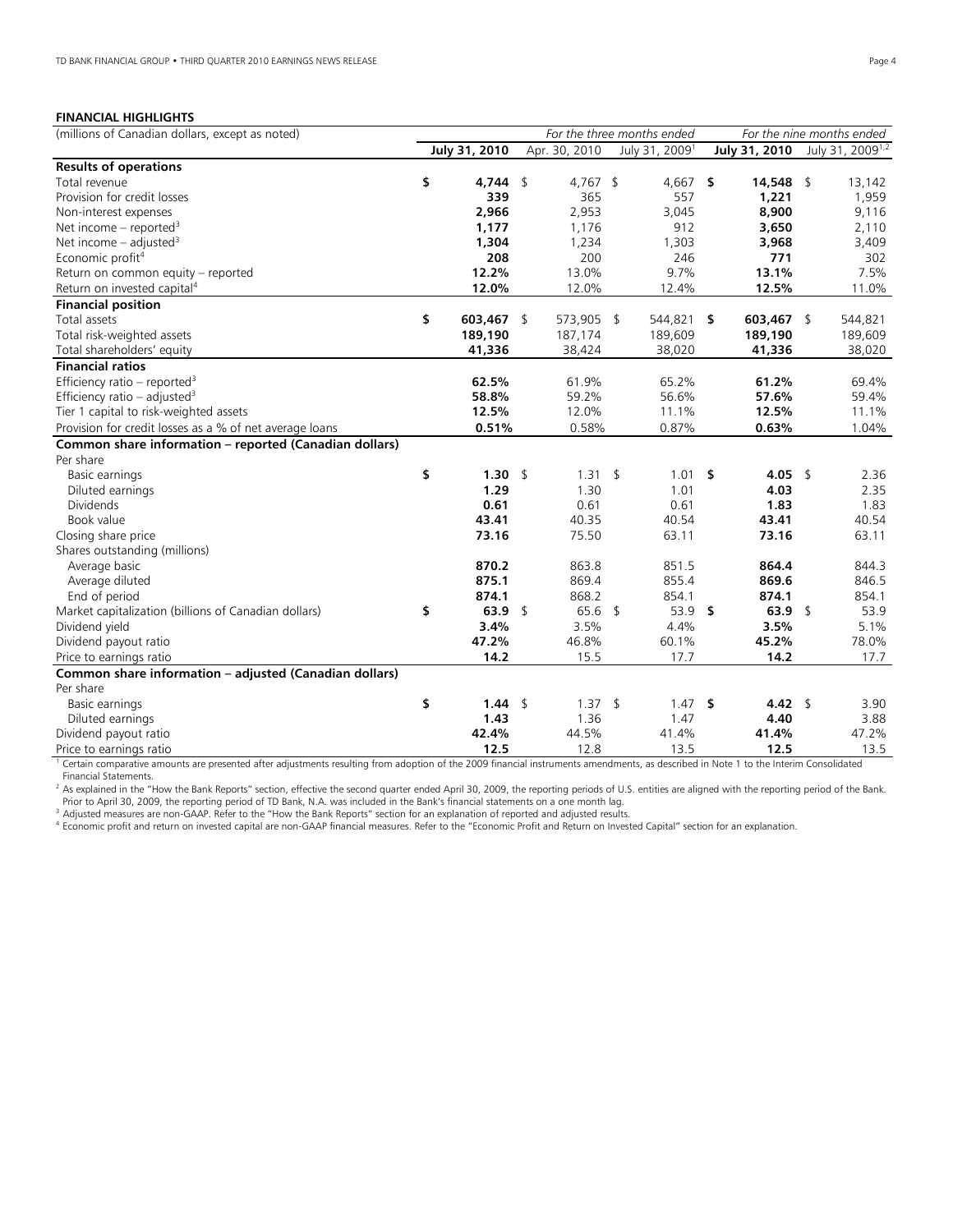# **HOW WE PERFORMED**

#### **How the Bank Reports**

The Bank prepares its Interim Consolidated Financial Statements in accordance with GAAP and refers to results prepared in accordance with GAAP as "reported" results. The Bank also utilizes non-GAAP financial measures to arrive at "adjusted" results to assess each of its businesses and to measure overall Bank performance. To arrive at adjusted results, the Bank removes "items of note", net of income taxes, from reported results. The items of note relate to items which management does not believe are indicative of underlying business performance. The Bank believes that adjusted results provide the reader with a better understanding of how management views the Bank's performance. The items of note are listed in the table on the following page. As explained, adjusted results are different from reported results determined in accordance with GAAP. Adjusted results, items of note, and related terms used in this document are not defined terms under GAAP and, therefore, may not be comparable to similar terms used by other issuers.

 Effective April 30, 2009, the reporting periods of TD Bank, N.A., which operates as TD Bank, America's Most Convenient Bank, were aligned with the reporting period of the Bank to eliminate the one month lag in financial reporting. Prior to April 30, 2009, the reporting period of TD Bank, N.A. was included in the Bank's financial statements on a one month lag. In accordance with the CICA Handbook Section 1506, *Accounting Changes*, this alignment is considered a change in accounting policy. The Bank has assessed that the impact to prior periods is not material and therefore, an adjustment was made to opening retained earnings of the second quarter of 2009, to align the reporting period of TD Bank, N.A. to that of the Bank's reporting period.

The following table provides the operating results – reported for the Bank.

#### **Operating Results – Reported**

| (millions of Canadian dollars)                                                                                                                               |     |               | For the three months ended |               |  |                            | For the nine months ended |              |                            |
|--------------------------------------------------------------------------------------------------------------------------------------------------------------|-----|---------------|----------------------------|---------------|--|----------------------------|---------------------------|--------------|----------------------------|
|                                                                                                                                                              |     | July 31, 2010 |                            | Apr. 30, 2010 |  | July 31, 2009 <sup>1</sup> | July 31, 2010             |              | July 31, 2009 <sup>1</sup> |
| Net interest income                                                                                                                                          | \$. | 2.921         |                            | $2,790$ \$    |  | 2,833                      | S                         | $8,560$ \$   | 8,501                      |
| Non-interest income                                                                                                                                          |     | 1,823         |                            | 1,977         |  | 1,834                      |                           | 5,988        | 4,641                      |
| Total revenue                                                                                                                                                |     | 4.744         |                            | 4.767         |  | 4.667                      |                           | 14,548       | 13,142                     |
| Provision for credit losses                                                                                                                                  |     | 339           |                            | 365           |  | 557                        |                           | 1,221        | 1,959                      |
| Non-interest expenses                                                                                                                                        |     | 2,966         |                            | 2,953         |  | 3,045                      |                           | 8,900        | 9,116                      |
| Income before income taxes, non-controlling interests<br>in subsidiaries, and equity in net income of an<br>associated company<br>Provision for income taxes |     | 1,439<br>310  |                            | 1.449<br>308  |  | 1.065<br>209               |                           | 4,427<br>888 | 2,067<br>109               |
| Non-controlling interests in subsidiaries, net of income taxes                                                                                               |     | 26            |                            | 26            |  | 28                         |                           | 79           | 84                         |
| Equity in net income of an associated company,<br>net of income taxes                                                                                        |     | 74            |                            | 61            |  | 84                         |                           | 190          | 236                        |
| Net income - reported                                                                                                                                        |     | 1,177         |                            | 1.176         |  | 912                        |                           | 3,650        | 2,110                      |
| Preferred dividends                                                                                                                                          |     | 49            |                            | 48            |  | 49                         |                           | 146          | 119                        |
| Net income available to common                                                                                                                               |     |               |                            |               |  |                            |                           |              |                            |
| shareholders – reported                                                                                                                                      |     | $1,128$ \$    |                            | $1,128$ \$    |  | 863                        |                           | 3,504 \$     | 1,991                      |

<sup>1</sup> Certain comparative amounts are presented after adjustments resulting from adoption of the 2009 financial instruments amendments, as described in Note 1 to the Interim Consolidated Financial Statements.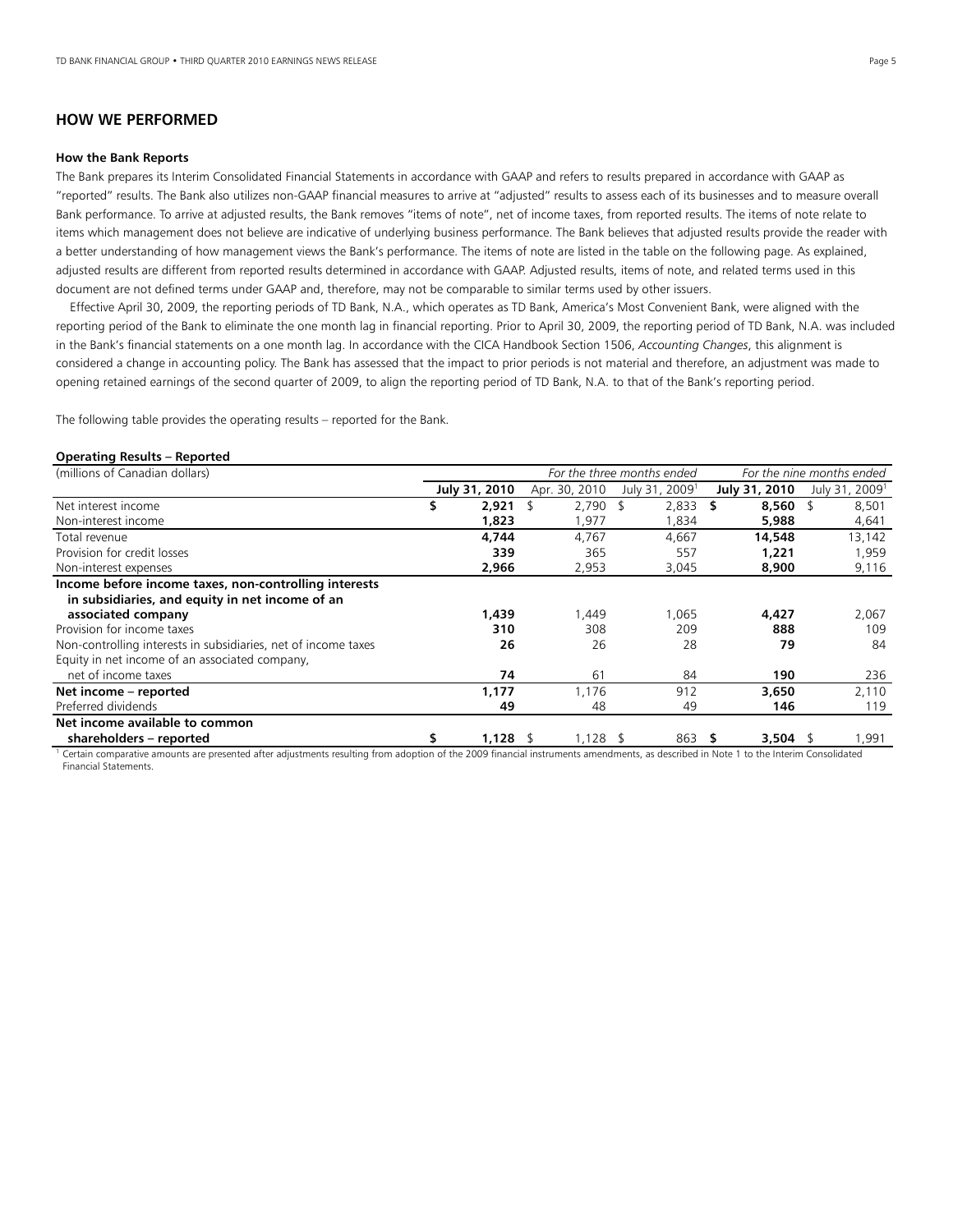The following table provides a reconciliation between the Bank's adjusted and reported results.

# **Non-GAAP Financial Measures – Reconciliation of Adjusted to Reported Net Income**

| $1001$ and the control increased to incremental control and $1000$ and $1000$<br>Operating results - adjusted |               | For the three months ended |                |                            |                | For the nine months ended  |
|---------------------------------------------------------------------------------------------------------------|---------------|----------------------------|----------------|----------------------------|----------------|----------------------------|
| (millions of Canadian dollars)                                                                                | July 31, 2010 | Apr. 30, 2010              |                | July 31, 2009 <sup>1</sup> | July 31, 2010  | July 31, 2009 <sup>1</sup> |
| Net interest income                                                                                           | \$<br>2,921   | \$<br>2,790                | $\mathfrak{S}$ | $2,833$ \$                 | 8,560          | $\mathsf{\$}$<br>8,501     |
| Non-interest income <sup>2</sup>                                                                              | 1,861         | 1,948                      |                | 1,976                      | 5,971          | 5,310                      |
| Total revenue                                                                                                 | 4,782         | 4.738                      |                | 4,809                      | 14,531         | 13,811                     |
| Provision for credit losses <sup>3</sup>                                                                      | 339           | 425                        |                | 492                        | 1,281          | 1,704                      |
| Non-interest expenses <sup>4</sup>                                                                            | 2,811         | 2,804                      |                | 2,723                      | 8,376          | 8,209                      |
| Income before income taxes, non-controlling interests                                                         |               |                            |                |                            |                |                            |
| in subsidiaries, and equity in net income of an                                                               |               |                            |                |                            |                |                            |
| associated company                                                                                            | 1,632         | 1,509                      |                | 1,594                      | 4,874          | 3,898                      |
| Provision for income taxes <sup>5</sup>                                                                       | 392           | 332                        |                | 367                        | 1,072          | 692                        |
| Non-controlling interests in subsidiaries, net of income taxes                                                | 26            | 26                         |                | 28                         | 79             | 84                         |
| Equity in net income of an associated company,                                                                |               |                            |                |                            |                |                            |
| net of income taxes <sup>6</sup>                                                                              | 90            | 83                         |                | 104                        | 245            | 287                        |
| Net income - adjusted                                                                                         | 1,304         | 1,234                      |                | 1,303                      | 3,968          | 3,409                      |
| Preferred dividends                                                                                           | 49            | 48                         |                | 49                         | 146            | 119                        |
| Net income available to common shareholders - adjusted                                                        | 1,255         | 1,186                      |                | 1,254                      | 3,822          | 3,290                      |
| Adjustments for items of note, net of income taxes                                                            |               |                            |                |                            |                |                            |
| Amortization of intangibles <sup>7</sup>                                                                      | (117)         | (123)                      |                | (122)                      | (352)          | (376)                      |
| Increase (decrease) in fair value of derivatives hedging the                                                  |               |                            |                |                            |                |                            |
| reclassified available-for-sale debt securities portfolio <sup>8</sup>                                        | (14)          | 23                         |                | (43)                       | 13             | (377)                      |
| Integration and restructuring charges relating to                                                             |               |                            |                |                            |                |                            |
| U.S. Personal and Commercial Banking acquisitions <sup>9</sup>                                                | (5)           |                            |                | (70)                       | (51)           | (187)                      |
| Increase (decrease) in fair value of credit default swaps                                                     |               |                            |                |                            |                |                            |
| hedging the corporate loan book, net of provision                                                             |               |                            |                |                            |                |                            |
| for credit losses <sup>10</sup>                                                                               | 9             | (2)                        |                | (75)                       |                | (107)                      |
| Recovery of income taxes due to changes                                                                       |               |                            |                |                            |                |                            |
| in statutory income tax rates <sup>11</sup>                                                                   |               |                            |                |                            | 11             |                            |
| Release of insurance claims <sup>12</sup>                                                                     |               |                            |                |                            | 17             |                            |
| General allowance release (increase) in Canadian Personal and                                                 |               |                            |                |                            |                |                            |
| Commercial Banking and Wholesale Banking <sup>13</sup>                                                        |               | 44                         |                | (46)                       | 44             | (178)                      |
| Settlement of TD Banknorth shareholder litigation <sup>14</sup>                                               |               |                            |                | $\overline{\phantom{a}}$   |                | (39)                       |
| FDIC special assessment charge <sup>15</sup>                                                                  |               |                            |                | (35)                       |                | (35)                       |
| Total adjustments for items of note                                                                           | (127)         | (58)                       |                | (391)                      | (318)          | (1, 299)                   |
| Net income available to common                                                                                |               |                            |                |                            |                |                            |
| shareholders - reported                                                                                       | \$<br>1,128   | \$<br>1,128                | \$             | 863                        | \$<br>3,504 \$ | 1,991                      |

<sup>1</sup> Certain comparative amounts are presented after adjustments resulting from adoption of the 2009 financial instruments amendments, as described in Note 1 to the Interim Consolidated Financial Statements.

<sup>2</sup> Adjusted non-interest income excludes the following items of note: *third quarter 2010* – \$15 million gain due to change in fair value of credit default swaps (CDS) hedging the corporate loan book, as explained in footnote 9; \$53 million loss due to change in fair value of derivatives hedging the reclassified available-for-sale (AFS) debt securities portfolio, as explained in footnote 7; second quarter 2010 – \$5 million loss due to change in fair value of CDS hedging the corporate loan book; \$34 million gain due to change in fair value of derivatives hedging the reclassified AFS debt securities portfolio; *first quarter 2010* – \$11 million loss due to change in fair value of CDS hedging the corporate loan book; \$12 million gain due to change in fair value of derivatives hedging the reclassified AFS debt securities portfolio; \$25 million recovery of insurance claims, as explained in footnote 11; *third quarter 2009* – \$118 million loss due to change in fair value of CDS hedging the corporate loan book; \$24 million loss due to change in fair value of derivatives hedging the reclassified AFS debt securities portfolio; *second quarter 2009* – \$61 million loss due to change in fair value of CDS hedging the corporate loan book; \$166 million loss due to change in fair value of derivatives hedging the reclassified AFS debt securities portfolio; *first quarter 2009* – \$13 million gain due to change in fair value of CDS hedging the corporate loan book; \$313 million loss due to change in fair value of derivatives hedging the reclassified AFS debt securities portfolio.

3 Adjusted provision for credit losses (PCL) excludes the following items of note: *second quarter 2010* – \$60 million release in general allowance for credit losses in Canadian Personal and Commercial Banking and Wholesale Banking; *third quarter 2009* – \$65 million increase in general allowance for credit losses in Canadian Personal and Commercial Banking (excluding VFC) and Wholesale Banking; *second quarter 2009* – \$110 million increase in general allowance for credit losses in Canadian Personal and Commercial Banking (excluding VFC) and Wholesale Banking;<br>*first quarter 2009* – \$80 million

4 Adjusted non-interest expenses excludes the following items of note: third quarter 2010 - \$147 million amortization of intangibles, as explained in footnote 6; \$8 million of integration charges related to U.S. Personal and Commercial Banking acquisitions, as explained in footnote 8; *second quarter 2010* – \$149 million amortization of intangibles; *first quarter 2010* – \$149 million amortization of intangibles; \$71 million of integration and restructuring charges related to U.S. Personal and Commercial Banking acquisitions; *third quarter 2009* – \$158 million amortization of intangibles; \$109 million of integration and restructuring charges related to U.S. Personal and Commercial Banking acquisitions; \$55 million FDIC special assessment charge, as explained in footnote 14; *second quarter 2009* – \$171 million amortization of intangibles; \$77 million integration and restructuring charges related to the Commerce acquisition; settlement of TD Banknorth shareholder litigation of \$58 million, as explained in footnote 13; *first quarter 2009* – \$173 million amortization of intangibles; \$106 million integration and restructuring charges related to U.S. Personal and Commercial Banking acquisitions.

<sup>5</sup> For reconciliation between reported and adjusted provision for income taxes, see the 'Non-GAAP Financial Measures – Reconciliation of Reported to Adjusted Provision for Income Taxes' table in the "Taxes" section.

6 Adjusted equity in net income of an associated company excludes the following items of note: *third quarter 2010 –* \$16 million amortization of intangibles, as explained in footnote 6; *second quarter 2010* – \$22 million amortization of intangibles; *first quarter 2010* – \$17 million amortization of intangibles; *third quarter 2009 –* \$20 million amortization of intangibles; *second quarter* 

- 7 Amortization of intangibles primarily relates to the Canada Trust acquisition in 2000, the TD Banknorth acquisition in 2005 and its privatization in 2007, the Commerce acquisition in 2008, the acquisitions by TD Banknorth of Hudson United Bancorp (Hudson) in 2006 and Interchange Financial Services (Interchange) in 2007, and the amortization of intangibles included in equity in net income of TD Ameritrade.
- $8$  Effective August 1, 2008, as a result of deterioration in markets and severe dislocation in the credit market, the Bank changed its trading strategy with respect to certain trading debt securities. The Bank no longer intends to actively trade in these debt securities. Accordingly, the Bank reclassified certain debt securities from trading to the available-for-sale category in accordance with the Amendments to CICA Handbook Section 3855, *Financial Instruments – Recognition and Measurement*. As part of the Bank's trading strategy, these debt securities are economically hedged, primarily with CDS and interest rate swap contracts. This includes foreign exchange translation exposure related to the debt securities portfolio and the derivatives hedging it. These derivatives are not eligible for reclassification and are recorded on a fair value basis with changes in fair value recorded in the period's earnings. Management believes that this asymmetry in the accounting treatment between derivatives and the reclassified debt securities results in volatility in earnings from period to period that is not indicative of the economics of the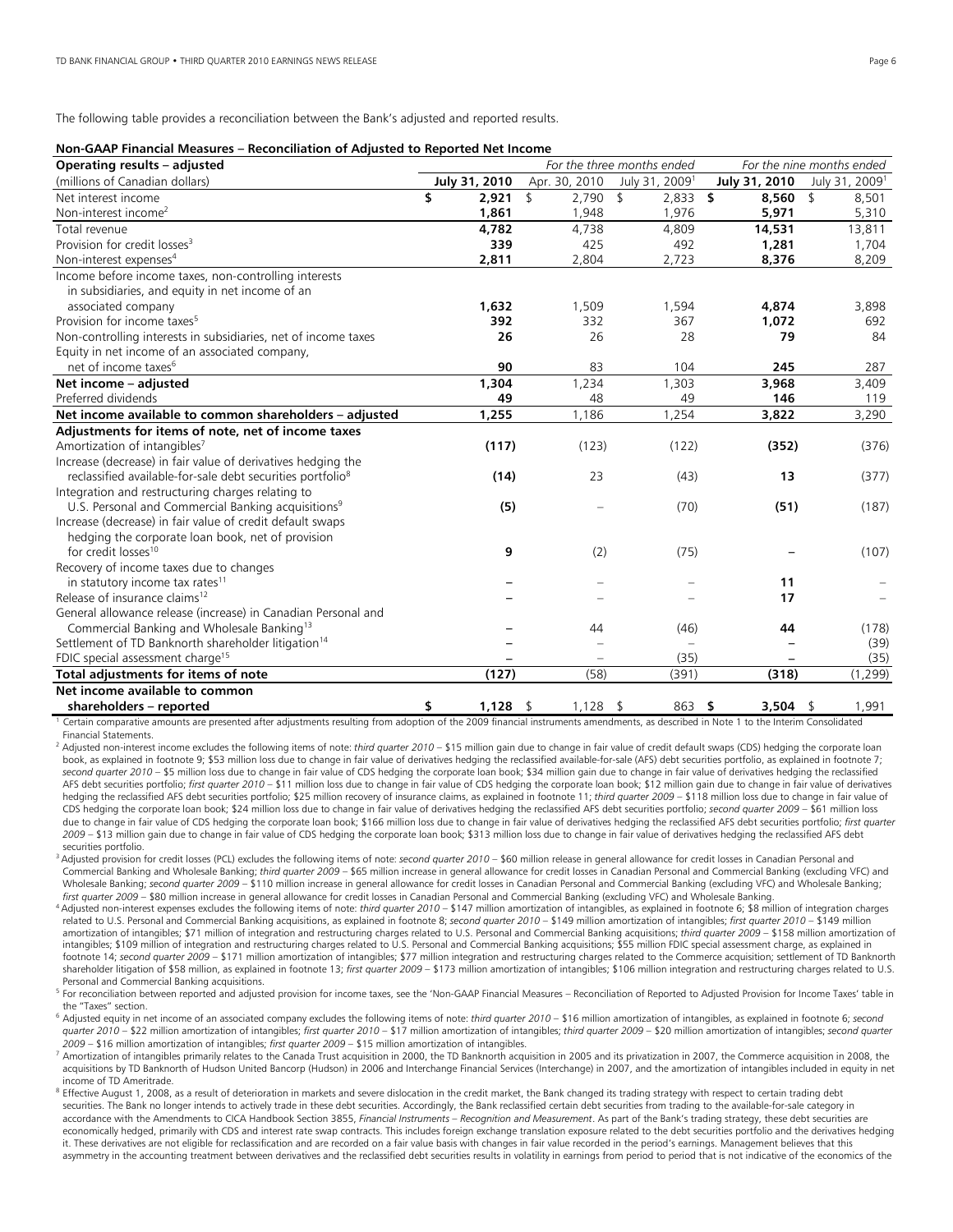#### TD BANK FINANCIAL GROUP • THIRD QUARTER 2010 EARNINGS NEWS RELEASE Page 7

underlying business performance in Wholesale Banking. As a result, the derivatives are accounted for on an accrual basis in Wholesale Banking and the gains and losses related to the derivatives in excess of the accrued amounts are reported in the Corporate segment. Adjusted results of the Bank exclude the gains and losses of the derivatives in excess of the accrued amount.<br><sup>9</sup> As a result of U.S. Personal and Com

- Restructuring charges consist of employee severance costs, the costs of amending certain executive employment and award agreements, contract termination fees, and the write-down of longlived assets due to impairment. Integration charges consist of costs related to employee retention, external professional consulting charges, marketing (including customer communication and rebranding), and integration-related travel costs. Beginning in Q2 2010, U.S. Personal and Commercial Banking has elected not to include any further Commerce-related integration and restructuring charges in this item of note as the efforts in these areas wind down and in light of the fact that the integration and restructuring is substantially complete. For the three months ended July 31, 2010, the integration charges were driven by the FDIC-assisted acquisitions and there were no restructuring charges recorded.<br><sup>10</sup> The Bank purchases CDS to hedge the credit risk in Wholesale Banking's corpo
- with changes in fair value recognized in current period's earnings. The related loans are accounted for at amortized cost. Management believes that this asymmetry in the accounting treatment between CDS and loans would result in periodic profit and loss volatility which is not indicative of the economics of the corporate loan portfolio or the underlying business performance in Wholesale Banking. As a result, the CDS are accounted for on an accrual basis in Wholesale Banking and the gains and losses on the CDS, in excess of the accrued cost, are reported in the Corporate segment. Adjusted earnings exclude the gains and losses on the CDS in excess of the accrued cost. When a credit event occurs in the corporate loan book that has an associated CDS hedge, the PCL related to the portion that was hedged via the CDS is netted against this item of note.<br><sup>11</sup> This represents the impact of scheduled changes in the income tax statutory rate on net future income tax balances
- 
- <sup>12</sup> The Bank accrued an additional actuarial liability in its insurance subsidiary operations for potential losses in the first quarter of 2008 related to a court decision in Alberta. The Alberta government's legislation effectively capping minor injury insurance claims was challenged and held to be unconstitutional. In Q3 2009, the government of Alberta won its appeal of the decision. The plaintiffs sought leave to appeal the decision to the Supreme Court of Canada and in Q1 2010, the Supreme Court of Canada denied the plaintiffs' application to seek leave to appeal. As result of this favourable outcome, the Bank released its provision related to the minor injury cap litigation in Alberta. The provision for the case in the Atlantic provinces remains as the ultimate outcome is not yet determinable.
- <sup>13</sup> Effective November 1, 2009, TD Financing Services (formerly VFC Inc.) aligned their loan loss methodology with that used for all other Canadian Personal and Commercial Banking retail<br>Dans; any general provisions resul <sup>14</sup> Upon the announcement of the privatization of TD Banknorth in November 2006, certain minority shareholders of TD Banknorth initiated class action litigation alleging various claims against
- the Bank, TD Banknorth, and TD Banknorth officers and directors. The parties agreed to settle the litigation in February 2009 for \$61.3 million (US\$50 million) of which \$3.7 million (US\$3 million) had been previously accrued on privatization. The Court of Chancery in Delaware approved the settlement of the TD Banknorth Shareholders' Litigation effective June 24, 2009, and the settlement became final.
- <sup>15</sup> On May 22, 2009, the Federal Deposit Insurance Corporation (FDIC), in the U.S., finalized a special assessment resulting in a charge of \$55 million before tax or US\$49 million before tax.

#### **Reconciliation of Reported Earnings per Share (EPS) to Adjusted EPS1**

| (Canadian dollars)                        | For the three months ended |               |  |               | For the nine months ended  |  |               |  |                            |
|-------------------------------------------|----------------------------|---------------|--|---------------|----------------------------|--|---------------|--|----------------------------|
|                                           |                            | July 31, 2010 |  | Apr. 30, 2010 | July 31, 2009 <sup>2</sup> |  | July 31, 2010 |  | July 31, 2009 <sup>2</sup> |
| Diluted – reported                        |                            | 1.29          |  | .30           | .01                        |  | 4.03          |  | 2.35                       |
| Items of note affecting income (as above) |                            | 0.14          |  | 0.06          | 0.46                       |  | 0.37          |  | .53                        |
| Diluted - adjusted                        |                            | 1.43          |  | .36           | .47                        |  | 4.40          |  | 3.88                       |
| <b>Basic – reported</b>                   |                            | 1.30          |  | 31. ،         | .01                        |  | 4.05          |  | 2.36                       |

<sup>1</sup> EPS is computed by dividing net income available to common shareholders by the weighted-average number of shares outstanding during the period. As a result, the sum of the quarterly EPS may not equal to year-to-date EPS.

<sup>2</sup> Certain comparative amounts are presented after adjustments resulting from adoption of the 2009 financial instruments amendments, as described in Note 1 to the Interim Consolidated Financial Statements.

#### **Significant Events in 2010**

#### *Acquisition of The South Financial Group, Inc.*

On May 17, 2010, the Bank announced that it had signed a definitive agreement with The South Financial Group, Inc. (South Financial) for the Bank to acquire 100% of the outstanding common shares of South Financial for approximately \$61 million in cash or the Bank's common stock. In addition, immediately prior to completion of the transaction, the United States Department of the Treasury will sell to the Bank its South Financial preferred stock and the associated warrant acquired under the Treasury's Capital Purchase Program and discharge all accrued but unpaid dividends on that stock for total cash consideration of approximately \$131 million. The transaction is subject to approval by the shareholders of South Financial and certain remaining regulatory authorities. The Federal Reserve Board of Governors approved the transaction on July 22, 2010. The shareholders' meeting will be held on September 28, 2010, and assuming the necessary approvals are in place, the transaction is expected to close shortly thereafter.

 As at March 31, 2010, South Financial had total assets of US\$12.4 billion and total deposits of US\$9.8 billion. The transaction is expected to be slightly accretive to the Bank's earnings in fiscal 2011 and have an impact of 40 – 50 basis points (bps) on Tier 1 capital after taking into account the Q3 2010 issuance by the Bank of approximately \$250 million worth of common shares in Canada.

#### *U.S. Legislative Developments*

Recent market and economic conditions have led to new legislation and numerous proposals for changes in the regulation of the financial services industry, including significant additional legislation and regulation in the United States. On July 21, 2010 the President of the United States signed into law the Dodd-Frank Wall Street Reform and Consumer Protection Act (the "Act") which provides for widespread reform of the U.S. financial industry. At over 2,300 pages in length, the Act will affect every financial institution in the United States and many financial institutions, including the Bank, that operate outside the United States. The Act makes significant changes in areas such as banking and bank supervision and the resolution of systemically important financial companies, consumer protection, securities, derivatives, and executive compensation, among others. The Act also calls for a large number of regulatory rulemaking projects, as well as numerous studies and on-going reports as part of its implementation. Accordingly, while the Act will have an effect on the business of the Bank, especially its business operations in the United States, the full impact on the Bank will not be known until such time as the implementing regulations are released.

 Other regulatory changes include the amendments to Regulation E, or the Electronic Funds Transfer Act, which prohibits financial institutions from charging fees to consumers for paying automated teller machine and point of sale transactions that result in an overdraft, and the Credit Card Act, which will, among other things, significantly restrict the Bank's ability to charge interest rates and assess fees to reflect individual customer risk. For more detail on the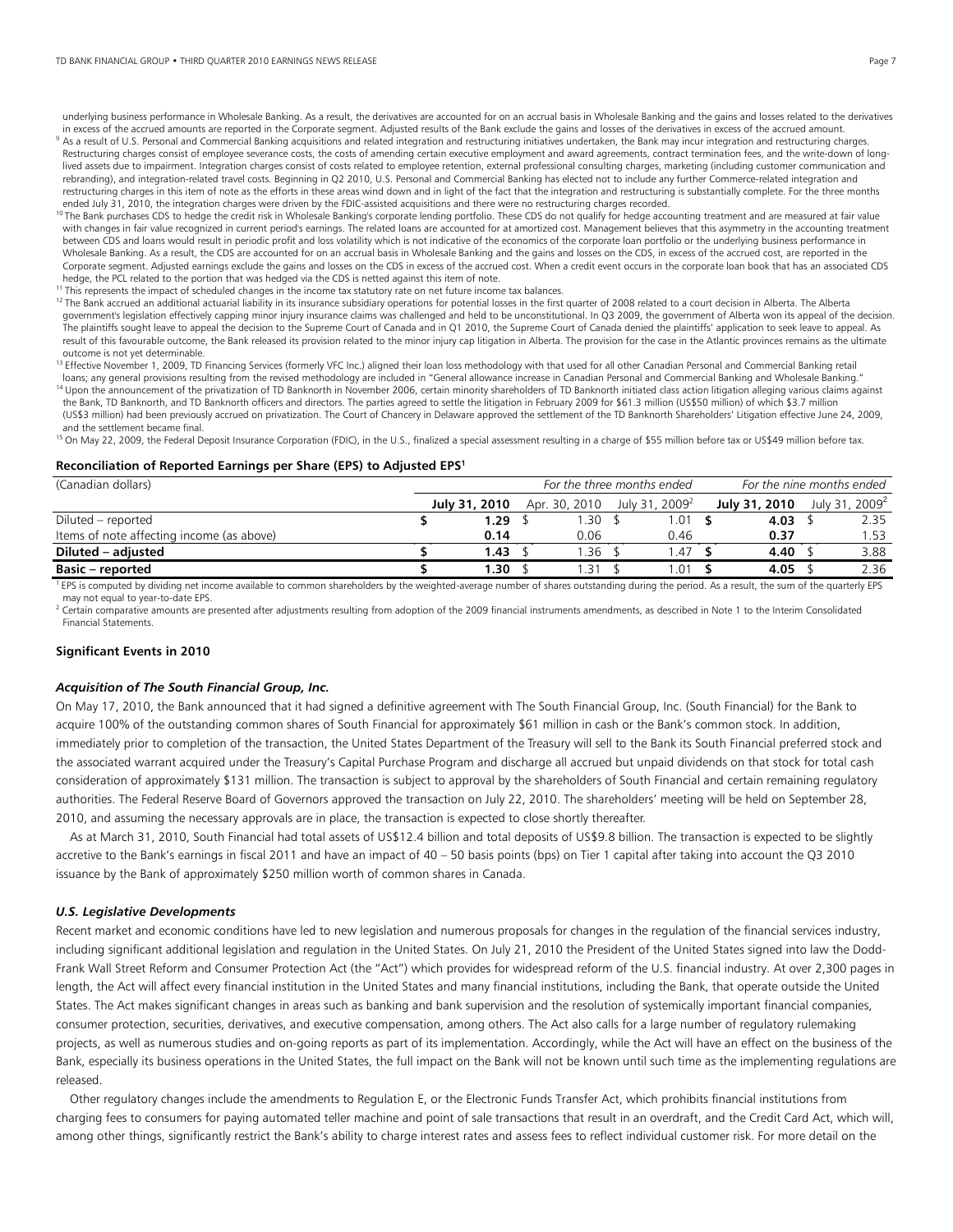expectations regarding the impact of Regulation E, see the U.S. Personal and Commercial Banking segment disclosure in the "How Our Businesses Performed" section of this report.

The Bank continues to monitor closely these and other legislative developments and analyze the impact such regulatory and legislative changes may have on its businesses.

# **HOW OUR BUSINESSES PERFORMED**

For management reporting purposes, the Bank's operations and activities are organized around four key business segments operating in a number of locations in key financial centres around the globe: Canadian Personal and Commercial Banking, including TD Canada Trust and TD Insurance; Wealth Management, including TD Waterhouse and an investment in TD Ameritrade; U.S. Personal and Commercial Banking including TD Bank, America's Most Convenient Bank; and Wholesale Banking, including TD Securities. The Bank's other activities are grouped into the Corporate segment.

 Results of each business segment reflect revenue, expenses, assets, and liabilities generated by the businesses in that segment. The Bank measures and evaluates the performance of each segment based on adjusted results where applicable, and for those segments the Bank notes that the measure is adjusted. Amortization of intangible expenses is included in the Corporate segment. Accordingly, net income for the operating business segments is presented before amortization of intangibles, as well as any other items of note not attributed to the operating segments. For further details, see the "How the Bank Reports" section, the "Business Focus" section in the 2009 Annual Report, and Note 34 to the 2009 Consolidated Financial Statements. For information concerning the Bank's measures of economic profit and return on invested capital, which are non-GAAP financial measures, see the "How We Performed" section.

 Net interest income within Wholesale Banking is calculated on a taxable equivalent basis (TEB), which means that the value of non-taxable or tax-exempt income, including dividends, is adjusted to its equivalent before-tax value. Using TEB allows the Bank to measure income from all securities and loans consistently and makes for a more meaningful comparison of net interest income with similar institutions. The TEB increase to net interest income and provision for income taxes reflected in Wholesale Banking results is reversed in the Corporate segment. The TEB adjustment for the quarter was \$92 million, compared with \$62 million in the third quarter last year, and \$110 million in the prior quarter. On a year-to-date basis, the TEB adjustment was \$298 million, compared with \$350 million in the same period last year.

 The Bank securitizes retail loans and receivables, and records a gain or loss on sale, including the recognition of an asset related to retained interests. Credit losses incurred on retained interests after securitization are recorded as a charge to non-interest income in the Bank's Interim Consolidated Financial Statements. For segment reporting, PCL related to securitized volumes is included in Canadian Personal and Commercial Banking but is reversed in the Corporate segment and reclassified as a charge to non-interest income to comply with GAAP.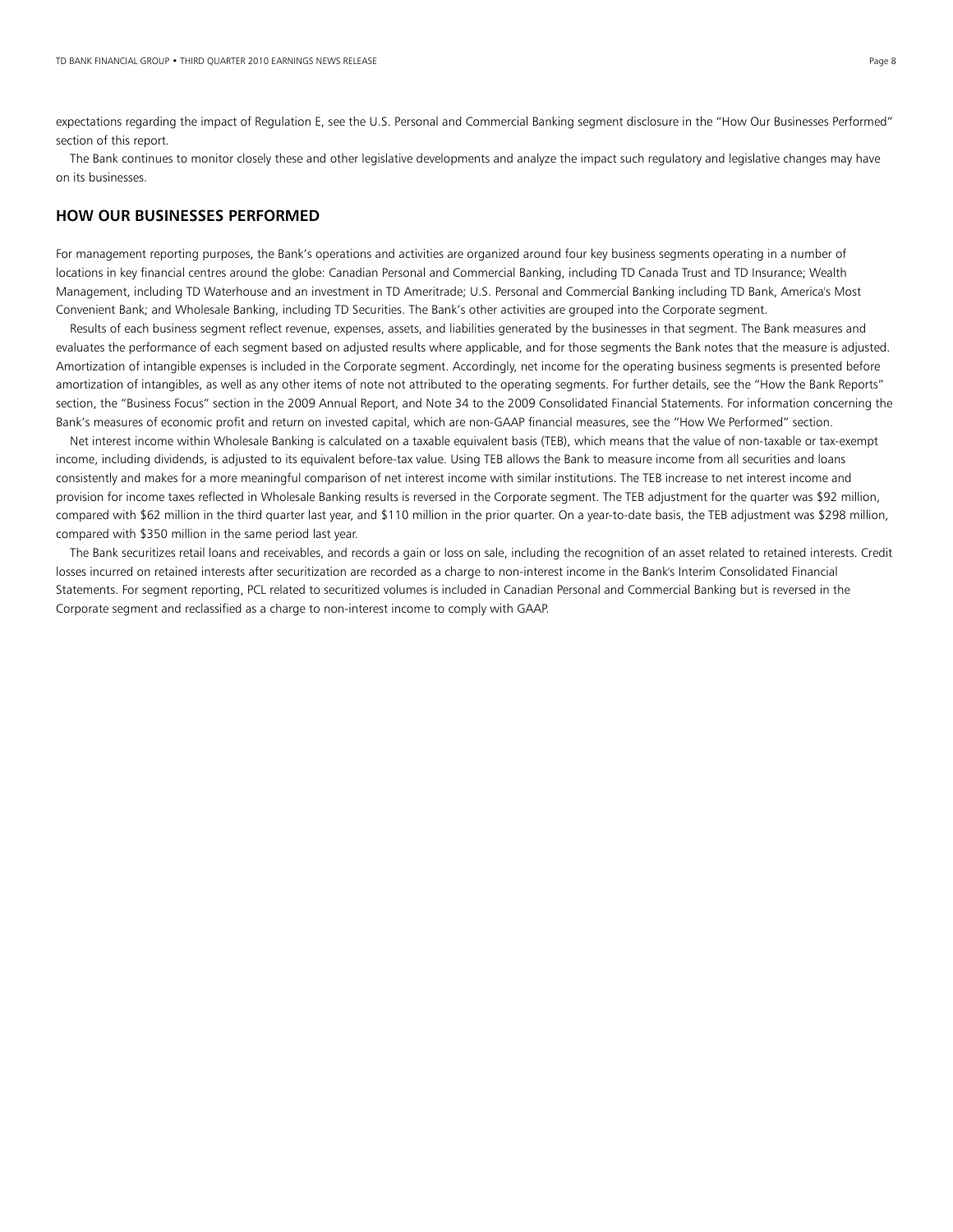# **Canadian Personal and Commercial Banking**

| (millions of Canadian dollars, except as noted)                 |               |               | For the three months ended | For the nine months ended |               |  |
|-----------------------------------------------------------------|---------------|---------------|----------------------------|---------------------------|---------------|--|
|                                                                 | July 31, 2010 | Apr. 30, 2010 | July 31, 2009              | July 31, 2010             | July 31, 2009 |  |
| Net interest income                                             | 1,819         | .717          | 1,650 \$                   | 5,280                     | 4,680         |  |
| Non-interest income                                             | 827           | 801           | 797                        | 2,423                     | 2,335         |  |
| Total revenue                                                   | 2.646         | 2,518         | 2.447                      | 7,703                     | 7,015         |  |
| Provision for credit losses                                     | 236           | 256           | 290                        | 807                       | 842           |  |
| Non-interest expenses                                           | 1,222         | 1,187         | 1.170                      | 3,603                     | 3,499         |  |
| Net income                                                      | 841           | 761           | 677                        | 2,322                     | 1,850         |  |
| Selected volumes and ratios                                     |               |               |                            |                           |               |  |
| Return on invested capital                                      | 35.5%         | 33.7%         | 30.5%                      | 33.5%                     | 28.5%         |  |
| Margin on average earning assets (including securitized assets) | 2.92%         | 2.92%         | 2.96%                      | 2.92%                     | 2.91%         |  |
| Efficiency ratio                                                | 46.2%         | 47.1%         | 47.8%                      | 46.8%                     | 49.9%         |  |
| Number of Canadian retail stores                                | 1.116         | 1.115         | 1.113                      | 1.116                     | 1.113         |  |
| Average number of full-time equivalent staff                    | 34,573        | 33,726        | 32.746                     | 33,860                    | 32,606        |  |

# Quarterly comparison – Q3 2010 vs. Q3 2009

Canadian Personal and Commercial Banking net income for the quarter was \$841 million, an increase of \$164 million, or 24%, compared with the third quarter last year. The annualized return on invested capital for the quarter was 35.5%, compared with 30.5% in the third quarter last year.

 Canadian Personal and Commercial Banking revenue is derived from personal banking, business banking, and insurance. Revenue for the quarter was \$2,646 million, an increase of \$199 million, or 8%, compared with the third quarter last year primarily due to strong volume growth, primarily in real estate secured lending, business deposits, and insurance. Compared with the third quarter last year, real estate secured lending volume, including securitized assets, increased \$20 billion, or 12%, while consumer loan volume increased \$3.9 billion, or 13%. Business loans and acceptances volume increased \$1.5 billion, or 5%. Personal deposit volume increased \$5.3 billion, or 4%, while business deposit volume increased \$6.9 billion, or 14%. Gross originated insurance premiums increased \$98 million, or 12%, compared to the third quarter last year. Margin on average earning assets decreased by 4 bps to 2.92% compared with the third quarter last year as higher margins in real estate secured lending were offset by margin compression in deposits.

 PCL for the quarter was \$236 million, a decrease of \$54 million, or 19%, compared with the third quarter last year. Personal banking PCL was \$222 million, a decrease of \$46 million, or 17%, mainly due to better credit conditions resulting from an improving economic and employment environment. Business banking PCL was \$14 million, a decrease of \$8 million, or 36%. Annualized PCL as a percentage of credit volume was 0.37%, a decrease of 14 bps, compared with the third quarter last year. Net impaired loans, including the U.S. credit card business, were \$525 million, a decrease of \$9 million, or 2%, over the third quarter last year. Net impaired loans in Commercial Banking remain at relatively low levels largely due to active management. Net impaired loans as a percentage of total loans were 0.82%, compared with 0.92% as at July 31, 2009.

 Non-interest expenses for the quarter were \$1,222 million, an increase of \$52 million, or 4%, compared with the third quarter last year, primarily due to higher employee compensation and project-related costs.

 The average full-time equivalent (FTE) staffing levels increased by 1,827, or 6%, compared with the third quarter last year reflecting continued investment in our businesses. The efficiency ratio for the quarter improved to 46.2%, compared with 47.8% in the third quarter last year.

# Quarterly comparison – Q3 2010 vs. Q2 2010

Canadian Personal and Commercial Banking net income for the quarter increased \$80 million, or 11%, compared with the prior quarter. The annualized return on invested capital for the quarter was 35.5%, compared with 33.7% in the prior quarter.

 Revenue for the quarter increased \$128 million, or 5%, compared with the prior quarter mainly due to strong volume in real estate secured lending and personal deposits, and more calendar days in the current quarter. Margin on average earning assets was 2.92%, consistent with last quarter. Compared with the prior quarter, real estate secured lending volume, including securitized assets, increased \$4.6 billion, or 3%, consumer loan volume increased \$1.2 billion, or 4%, while business loans and acceptances increased \$0.4 billion, or 1%. Personal deposit volume increased \$3.4 billion, or 3%, while business deposit volume increased \$2.1 billion, or 4%. Gross originated insurance premiums increased \$108 million, or 14%.

 PCL for the quarter decreased \$20 million, or 8%. Personal banking PCL decreased \$8 million, or 4% and business banking PCL decreased \$12 million, or 47%. Net impaired loans increased \$20 million, or 4%, compared to the prior quarter largely from lower provisions. Net impaired loans as a percentage of total loans were 0.82%, compared with 0.81% as at April 30, 2010.

Non-interest expenses for the quarter increased \$35 million, or 3%, compared with the prior quarter due to higher employee compensation.

 The average FTE staffing levels increased by 847, or 3%. The efficiency ratio for the current quarter improved to 46.2%, compared with 47.1% in the prior quarter.

#### Year-to-date comparison – Q3 2010 vs. Q3 2009

Canadian Personal and Commercial Banking net income for the nine months ended July 31, 2010 was \$2,322 million, an increase of \$472 million, or 26%, compared with the same period last year. On a year-to-date basis, the annualized return on invested capital was 33.5%, compared with 28.5% for the same period last year.

 Revenue on a year-to-date basis was \$7,703 million, an increase of \$688 million, or 10%, compared with the same period last year, mainly due to strong volume growth across most banking products. The margin on average earning assets on a year-to-date basis increased by one basis point to 2.92% compared with the same period last year due to higher margins in real estate secured lending, partially offset by margin compression in deposits due to the increasing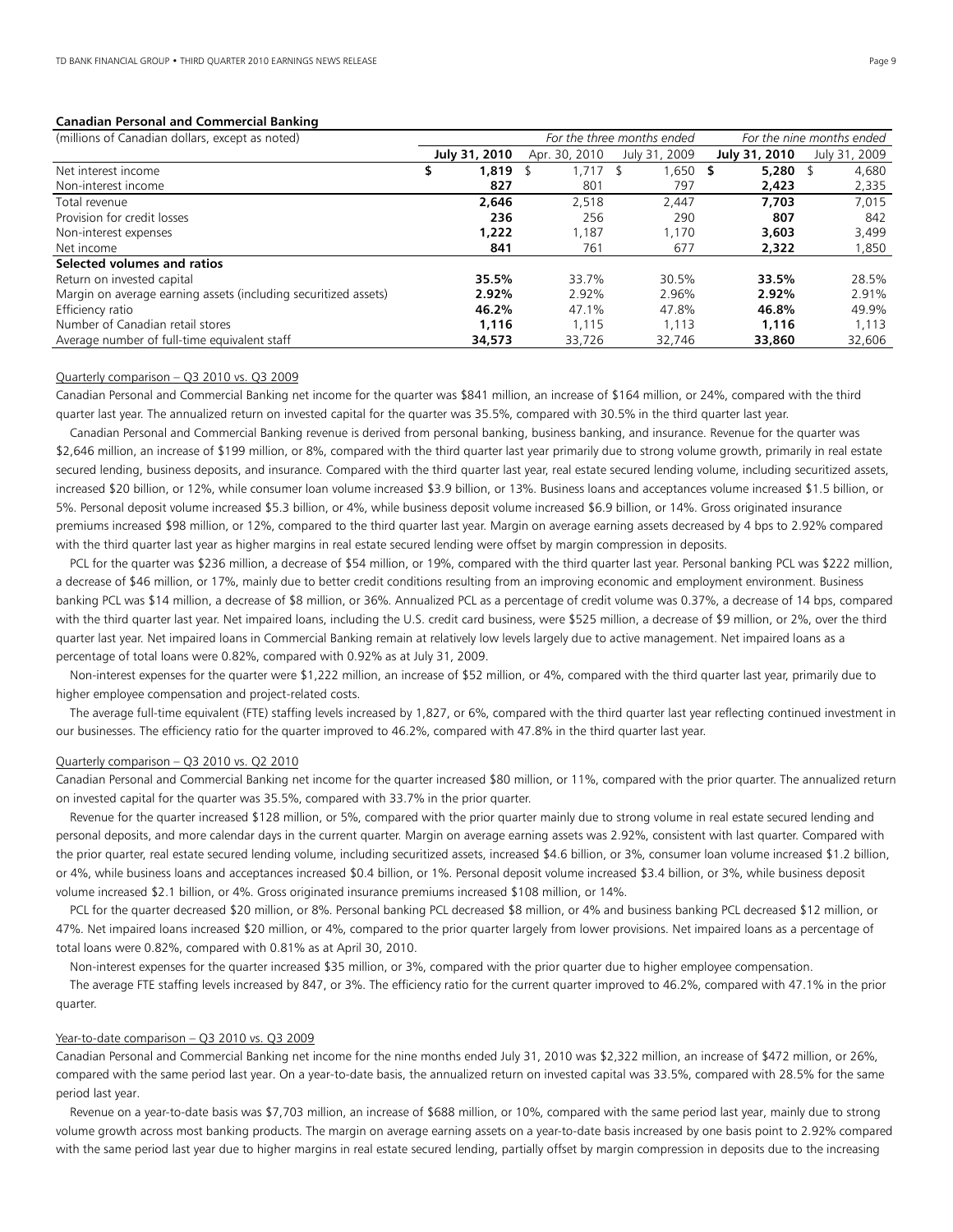interest rate environment. Volume growth was primarily in real estate secured lending, and in personal and business deposits. Real estate secured lending volume, including securitized assets, increased \$24.6 billion, or 13%, while consumer loan volume increased \$3.9 billion, or 14%. Business loans and acceptances volume increased \$1.4 billion, or 5%. Personal deposit volume increased \$4.9 billion, or 4%, while business deposit volume increased \$6.7 billion, or 14%. Gross originated insurance premiums increased \$238 million, or 11%.

 PCL on a year-to-date basis was \$807 million, a decrease of \$35 million, or 4%, compared with the same period last year. Personal banking PCL was \$729 million, a decrease of \$44 million, and business banking PCL was \$78 million, an increase of \$9 million, or 14%. Net impaired loans decreased \$9 million, or 2%, compared with the same period last year.

 On a year-to-date basis, non-interest expenses were \$3,603 million, an increase of \$104 million, or 3%, compared with the same period last year, primarily due to higher employee compensation, project related expenditures, and non-credit losses, partially offset by lower litigation costs and capital taxes.

 The average FTE staffing levels on a year-to-date basis increased by 1,254, or 4%, compared with the same period last year. The efficiency ratio on a yearto-date basis improved to 46.8%, compared with 49.9% for the same period last year.

# Business Outlook

While we continue to benefit from our leadership position in branch hours and the ongoing investment in our network, we expect earnings growth to moderate going forward into 2011. We also expect revenue growth to moderate as volume growth is expected to be lower across most products and a competitive pricing environment will continue to put margins under pressure. Credit losses on personal loans are expected to remain stable for the balance of the year. Strong underlying business growth combined with improving product margins will provide momentum in the insurance business through the balance of this year and into next year, however revenue remains somewhat vulnerable to rising claims costs. Expenses will continue to be managed prudently while continuing to focus on appropriate ongoing investments in our business and maintaining positive operating leverage.

# **Wealth Management**

| (millions of Canadian dollars, except as noted)            | For the three months ended |                 |                             | For the nine months ended |               |  |
|------------------------------------------------------------|----------------------------|-----------------|-----------------------------|---------------------------|---------------|--|
|                                                            | July 31, 2010              |                 | Apr. 30, 2010 July 31, 2009 | July 31, 2010             | July 31, 2009 |  |
| Net interest income                                        | 93                         | 80 <sup>5</sup> | 65                          | 239<br>S                  | 203           |  |
| Non-interest income                                        | 523                        | 532             | 497                         | 1,579                     | 1,415         |  |
| Total revenue                                              | 616                        | 612             | 562                         | 1,818                     | 1,618         |  |
| Non-interest expenses                                      | 447                        | 452             | 424                         | 1,345                     | 1,257         |  |
| Net income                                                 |                            |                 |                             |                           |               |  |
| Global Wealth                                              | 117                        | 111             | 95                          | 329                       | 248           |  |
| TD Ameritrade                                              | 62                         | 56              | 68                          | 161                       | 193           |  |
| Total                                                      | 179                        | 167             | 163                         | 490                       | 441           |  |
| Selected volumes and ratios - Global Wealth                |                            |                 |                             |                           |               |  |
| Assets under administration (billions of Canadian dollars) | 211                        | 214             | 188                         | 211                       | 188           |  |
| Assets under management (billions of Canadian dollars)     | 174                        | 175             | 164                         | 174                       | 164           |  |
| Return on invested capital                                 | 16.2%                      | 15.5%           | 13.7%                       | 14.8%                     | 12.5%         |  |
| Efficiency ratio                                           | 72.6%                      | 73.9%           | 75.4%                       | 74.0%                     | 77.7%         |  |
| Average number of full-time equivalent staff               | 7,027                      | 7,112           | 6,893                       | 7,057                     | 6,896         |  |

# Quarterly comparison – Q3 2010 vs. Q3 2009

Wealth Management net income for the quarter was \$179 million, an increase of \$16 million, or 10%, compared with the third quarter last year. Global Wealth net income, which excludes TD Ameritrade, was \$117 million, an increase of \$22 million, or 23%, compared with the third quarter last year, largely driven by increased fee revenue from higher client assets and increased net interest margin. The Bank's reported investment in TD Ameritrade generated net income for the quarter of \$62 million, a decrease of \$6 million, or 9%, compared with the third quarter last year. The decrease was due to the translation effect of a stronger Canadian dollar, partially offset by higher earnings at TD Ameritrade. For its third quarter ended June 30, 2010, TD Ameritrade reported net income of US\$179 million, an increase of US\$8 million, or 5%, compared with the third quarter last year. Wealth Management's annualized return on invested capital for the quarter was 16.2%, compared with 13.7% in the third quarter last year.

 Wealth Management revenue is derived from online brokerage, advice-based businesses, and asset management. Revenue for the quarter was \$616 million, an increase of \$54 million, or 10%, compared to the third quarter last year. The increase was primarily due to higher assets under administration and assets under management which drove strong fee based revenue growth in the advice-based and asset management businesses, the inclusion of U.K. acquisitions, and higher client margin loans and deposit balances combined with improved net interest margin. This increase was partially offset by reduced trading volumes in the online brokerage business combined with lower commissions per trade in Canada as active traders accounted for a higher proportion of trading volumes.

 Non-interest expenses for the quarter were \$447 million, an increase of \$23 million, or 5%, compared with the third quarter last year. This increase was primarily due to higher variable compensation and trailer fees driven by increased revenue from higher asset values in the advice-based and asset management businesses, higher investment to support business growth, and the inclusion of U.K. acquisitions. This increase was partially offset by reduced staffing levels in the U.S. wealth management businesses resulting from the winding down of the financial advisory business.

 The average FTE staffing levels increased by 134, or 2%, compared with the third quarter last year, primarily due to additional FTE staff related to the U.K. acquisitions, growth in client-facing FTE staff, and growth in support FTE for infrastructure, partially offset by a reduction of staff in the U.S. wealth management businesses. The efficiency ratio for the current quarter improved to 72.6%, compared with 75.4% in the third quarter last year.

Assets under administration of \$211 billion as at July 31, 2010, increased by \$23 billion, or 12%, from July 31, 2009. Assets under management of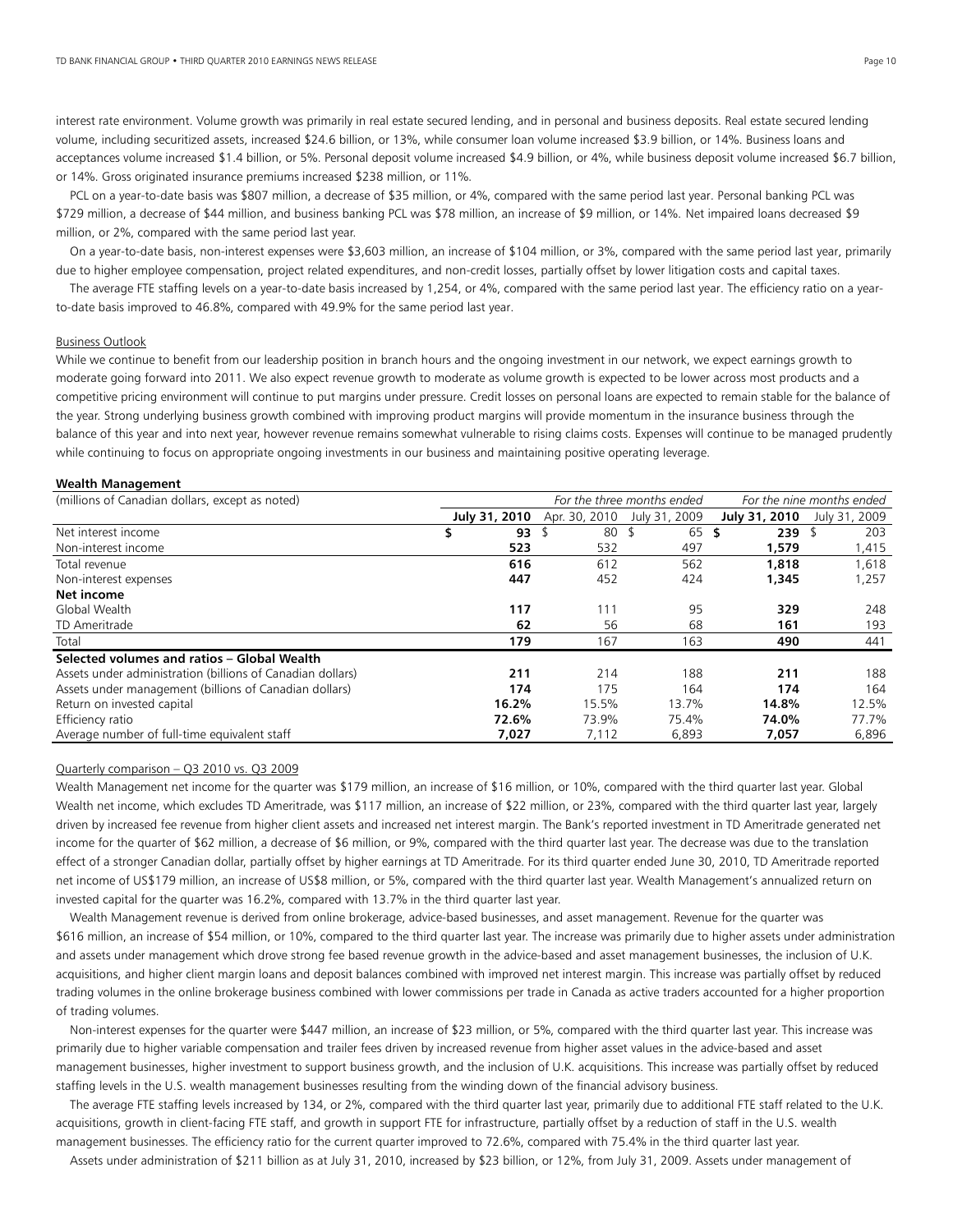\$174 billion as at July 31 2010 increased by \$10 billion, or 6%, from July 31, 2009. These increases were driven by market appreciation and net new client assets.

# Quarterly comparison – Q3 2010 vs. Q2 2010

Wealth Management net income for the quarter increased by \$12 million, or 7%, compared with the prior quarter. Global Wealth net income increased by \$6 million, or 5%, compared with the prior quarter mainly due to the increase in net interest margin, partially offset by lower trade volumes and commissions per trade in the Canadian online brokerage business. The Bank's reported investment in TD Ameritrade reflected an increase in net income of \$6 million, or 11%, compared with the prior quarter due to higher earnings at TD Ameritrade. For its third quarter ended June 30, 2010, TD Ameritrade reported net income increased US\$16 million, or 10%, compared with the prior quarter. Wealth Management's annualized return on invested capital for the quarter was 16.2%, compared with 15.5% in the prior quarter.

 Revenue for the quarter increased \$4 million compared with the prior quarter, primarily due to increased revenue from higher margin loans and deposit balances and improved net interest margin. This increase was partially offset by lower trade volumes and commissions per trade in the Canadian online brokerage business and lower fee based revenue in advice-based businesses.

 Non-interest expenses decreased \$5 million compared to the prior quarter, due to lower volume related costs and reduced expenses in the U.S. wealth management businesses.

The average FTE staffing levels decreased by 85 compared with the prior quarter, reflecting reduced business volumes and reduction of staff in the U.S. wealth management businesses, partially offset by increased client-facing FTE staff and additional FTE staff required to support investments. The efficiency ratio for the current quarter improved to 72.6%, compared with 73.9% in the prior quarter.

 Assets under administration as at July 31, 2010 decreased \$3 billion from April 30, 2010. Assets under management as at July 31, 2010 decreased \$1 billion from April 30, 2010. The decrease in the assets was due to the negative market impact on asset values, partially offset by an increase in net new client assets.

# Year-to-date comparison – Q3 2010 vs. Q3 2009

Wealth Management net income for the nine months ended July 31, 2010 was \$490 million, an increase of \$49 million, or 11%, compared with the same period last year. Global Wealth net income was \$329 million, an increase of \$81 million, or 33%, compared with the same period last year, mainly due to higher fees from increased average client assets and increased net interest margin. The Bank's reported investment in TD Ameritrade generated \$161 million of net income, a decrease of \$32 million, or 17%, compared with the same period last year. The decrease was driven by the translation effect of a stronger Canadian dollar and slightly lower earnings in TD Ameritrade. For its nine months ended June 30, 2010, TD Ameritrade reported net income was US\$478 million, a decrease of US\$9 million, or 2%, compared with the same period last year. On a year-to-date basis, Wealth Management's annualized return on invested capital was 14.8%, compared with 12.5% in the same period last year.

 Revenue on a year-to-date basis was \$1,818 million, an increase of \$200 million, or 12%, compared with the same period last year. The increase was primarily due to increased fee based revenue from higher average client assets in the advice-based and asset management businesses, higher interest revenue from improved margins in the Canadian businesses, increased trading volumes, and the inclusion of U.K. acquisitions. These increases were partially offset by a decline in commissions per trade in the online brokerage business as a result of higher trading frequency by active traders.

 On a year-to-date basis, non-interest expenses were \$1,345 million, an increase of \$88 million, or 7%, compared with the same period last year. This increase was the result of higher variable compensation associated with the increased fee based revenue earned on higher client assets, increased trailer fees related to higher revenue from increased assets under management, the inclusion of U.K. acquisitions, higher investment to support business growth, and higher compensation costs associated with increased FTE staffing levels. These expense increases were partially offset by reduced expenses in the U.S. wealth management businesses.

 The average FTE staffing levels on a year-to-date basis increased by 161, or 2%, compared with the same period last year, primarily due to additional FTE staff related to the U.K. acquisitions, an increase in Canadian client-facing FTE staff, and higher FTE staff related to business volumes. These increases were partially offset by reduced FTE staff in the U.S. wealth management businesses due to winding down of the financial advisory business. The efficiency ratio on a year-to-date basis improved to 74.0%, compared with 77.7% in the same period last year.

# Business Outlook

The outlook for the remainder of the year and into 2011 remains cautiously optimistic and is dependent on a gradual rise in interest rates and stability in equity markets. Investment in the business will continue at its current pace to ensure future growth.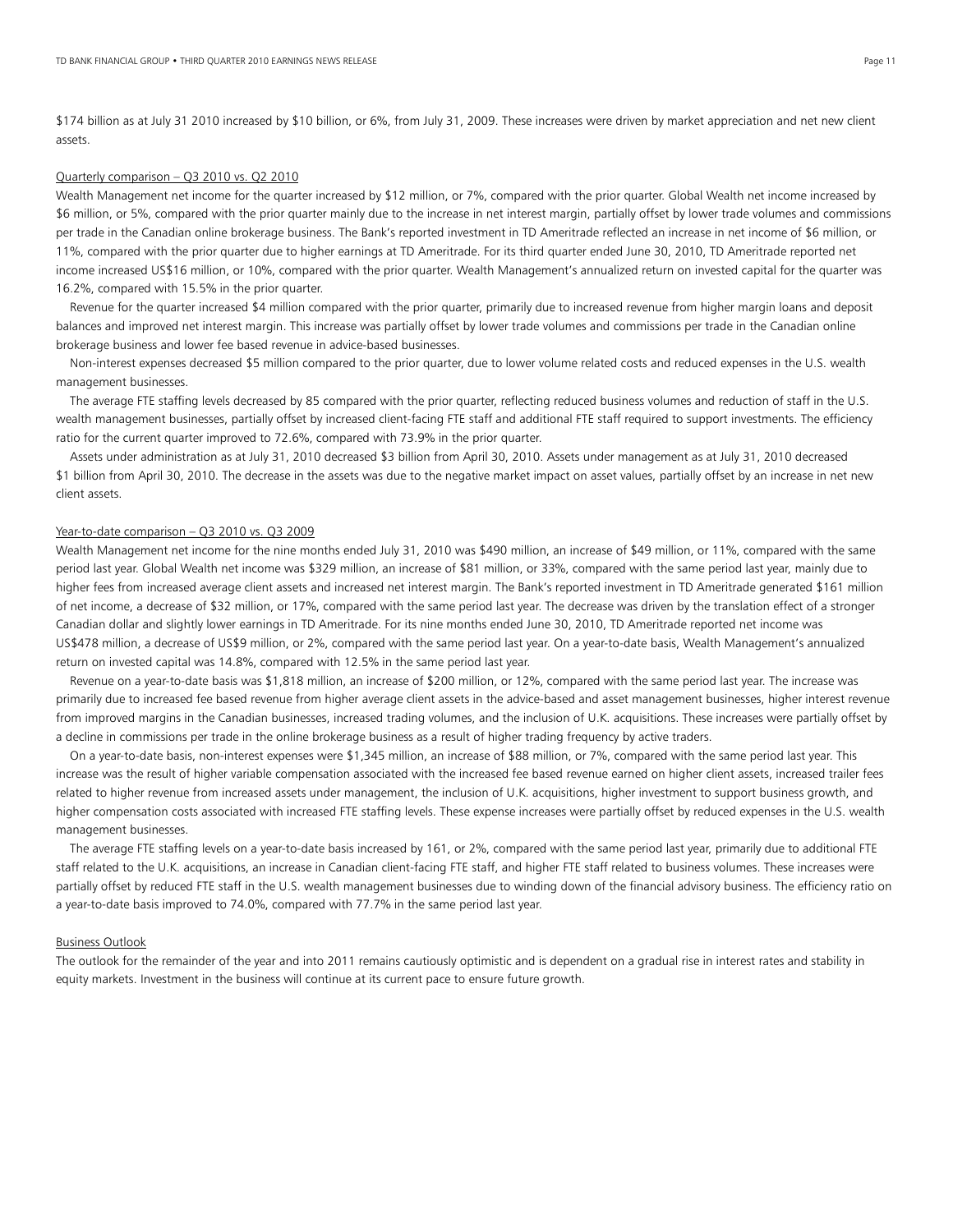# **U.S. Personal and Commercial Banking**

| (millions of dollars, except as noted)        |               |               |                            |               |               | For the three months ended |
|-----------------------------------------------|---------------|---------------|----------------------------|---------------|---------------|----------------------------|
|                                               |               |               | Canadian dollars           |               |               | U.S. dollars               |
|                                               | July 31, 2010 | Apr. 30, 2010 | July 31, 2009 <sup>1</sup> | July 31, 2010 | Apr. 30, 2010 | July 31, 2009 <sup>1</sup> |
| Net interest income                           | \$<br>909     | 879           | 873<br>\$                  | \$<br>874     | 856<br>R      | -\$<br>771                 |
| Non-interest income                           | 314           | 294           | 263                        | 302           | 289           | 232                        |
| Total revenue                                 | 1,223         | 1,173         | 1,136                      | 1,176         | 1,145         | 1,003                      |
| Provision for credit losses - loans           | 132           | 159           | 183                        | 127           | 154           | 163                        |
| Provision for credit losses – debt securities |               |               |                            |               |               |                            |
| classified as loans                           | (1)           | 9             |                            | (1)           | 8             |                            |
| Provision for credit losses - total           | 131           | 168           | 183                        | 126           | 162           | 163                        |
| Non-interest expenses - reported              | 724           | 677           | 783                        | 696           | 659           | 691                        |
| Non-interest expenses - adjusted              | 716           | 677           | 673                        | 688           | 659           | 594                        |
| Net income – reported                         | 282           | 245           | 172                        | 271           | 241           | 151                        |
| Net income – adjusted                         | 287           | 245           | 242                        | 276           | 241           | 213                        |
| Selected volumes and ratios                   |               |               |                            |               |               |                            |
| Return on invested capital                    | 6.4%          | 5.6%          | 5.0%                       | 6.4%          | 5.6%          | 5.0%                       |
| Margin on average earning assets (TEB)        | 3.47%         | 3.59%         | 3.40%                      | 3.47%         | 3.59%         | 3.40%                      |
| Efficiency ratio - reported                   | 59.2%         | 57.7%         | 68.9%                      | 59.2%         | 57.7%         | 68.9%                      |
| Efficiency ratio - adjusted                   | 58.5%         | 57.7%         | 59.2%                      | 58.5%         | 57.7%         | 59.2%                      |
| Number of U.S. retail stores                  | 1,100         | 1,114         | 1,023                      | 1,100         | 1,114         | 1,023                      |
| Average number of full-time equivalent staff  | 20,181        | 19,387        | 19,637                     | 20,181        | 19,387        | 19,637                     |

|                                                                                                                                                                                                                                                                                |               |                            |                 | For the nine months ended  |
|--------------------------------------------------------------------------------------------------------------------------------------------------------------------------------------------------------------------------------------------------------------------------------|---------------|----------------------------|-----------------|----------------------------|
|                                                                                                                                                                                                                                                                                |               | Canadian dollars           |                 | U.S. dollars               |
|                                                                                                                                                                                                                                                                                | July 31, 2010 | July 31, 2009 <sup>1</sup> | July 31, 2010   | July 31, 2009 <sup>1</sup> |
| Net interest income                                                                                                                                                                                                                                                            | 2,617         | 2,767                      | $2,518$ \$<br>S | 2,312                      |
| Non-interest income                                                                                                                                                                                                                                                            | 923           | 844                        | 890             | 705                        |
| Total revenue                                                                                                                                                                                                                                                                  | 3,540         | 3,611                      | 3,408           | 3,017                      |
| Provision for credit losses - loans                                                                                                                                                                                                                                            | 483           | 523                        | 463             | 439                        |
| Provision for credit losses – debt securities classified as loans                                                                                                                                                                                                              | 17            | 209                        | 16              | 170                        |
| Provision for credit losses - total                                                                                                                                                                                                                                            | 500           | 732                        | 479             | 609                        |
| Non-interest expenses – reported                                                                                                                                                                                                                                               | 2,147         | 2,407                      | 2,064           | 2,012                      |
| Non-interest expenses - adjusted                                                                                                                                                                                                                                               | 2,067         | 2,116                      | 1,988           | 1,767                      |
| Net income – reported                                                                                                                                                                                                                                                          | 708           | 511                        | 684             | 428                        |
| Net income – adjusted                                                                                                                                                                                                                                                          | 759           | 698                        | 733             | 585                        |
| Selected volumes and ratios                                                                                                                                                                                                                                                    |               |                            |                 |                            |
| Return on invested capital                                                                                                                                                                                                                                                     | 5.7%          | 4.5%                       | 5.7%            | 4.5%                       |
| Margin on average earning assets (TEB)                                                                                                                                                                                                                                         | 3.49%         | 3.53%                      | 3.49%           | 3.53%                      |
| Efficiency ratio – reported                                                                                                                                                                                                                                                    | 60.6%         | 66.7%                      | 60.6%           | 66.7%                      |
| Efficiency ratio - adjusted                                                                                                                                                                                                                                                    | 58.4%         | 58.6%                      | 58.4%           | 58.6%                      |
| Number of U.S. retail stores                                                                                                                                                                                                                                                   | 1,100         | 1,023                      | 1,100           | 1,023                      |
| Average number of full-time equivalent staff<br>take the state of the state of the state of the state of the state of the state of the state of the state of the state of the state of the state of the state of the state of the state of the state of the state of the state | 19,564        | 19,713                     | 19,564          | 19,713                     |

Certain comparative amounts are presented after adjustments resulting from adoption of the 2009 financial instruments amendments, as described in Note 1 to the Interim Consolidated Financial Statements.

# Quarterly comparison – Q3 2010 vs. Q3 2009

U.S. Personal and Commercial Banking net income, in Canadian dollar terms, for the quarter was \$282 million on a reported basis, an increase of \$110 million, or 64%, and \$287 million on an adjusted basis, an increase of \$45 million, or 19%, compared with the third quarter last year. The strengthening of the Canadian dollar against the U.S. dollar decreased the reported and adjusted net income by \$24 million and \$25 million, respectively, for the current quarter. The annualized return on invested capital for the quarter was 6.4%, compared with 5.0% in the third quarter last year.

 In U.S. dollar terms, revenue for the quarter was US\$1,176 million, an increase of US\$173 million, or 17%, compared with the third quarter last year. The increase was primarily due to broad based growth across all businesses and categories including strong retail fee growth due to a new pricing structure implemented post Commerce integration and the Riverside acquisition. Fees resulting from the combined deposit fee structure are expected to decline in the fourth quarter of the current year as a result of Regulation E. Margin on average earning assets increased by 7 bps to 3.47% compared with the third quarter last year, primarily due to expanded loan margins. Average loans increased US\$4.2 billion, or 8%, with average personal loans increasing US\$3.2 billion, or 18%, primarily due to a \$2.5 billion increase in residential mortgages, and average business loans increasing US\$1.0 billion, or 3%. Average deposits increased US\$24.6 billion, or 24%, which included a US\$17.7 billion increase in TD Ameritrade insured deposit accounts (IDA) (formerly known as money market deposit accounts). Average deposit volume, excluding the impact of the TD Ameritrade IDAs, increased US\$6.9 billion, or 9%. Business deposit volumes (excluding government) increased US\$3.5 billion, or 14%, government deposit volumes decreased US\$1.2 billion, or 9%, and personal deposit volumes increased US\$4.6 billion, or 11%.

 Total PCL for the quarter was US\$126 million, a decrease of US\$37 million, or 23%, compared with the third quarter last year. PCL for loans for the quarter was US\$127 million, a decrease of US\$36 million, or 22%, compared with the third quarter last year. Annualized PCL for loans as a percentage of credit volume was 0.89%, a decrease of 34 bps compared with the third quarter last year. Net impaired loans includes assets originated by U.S. Personal and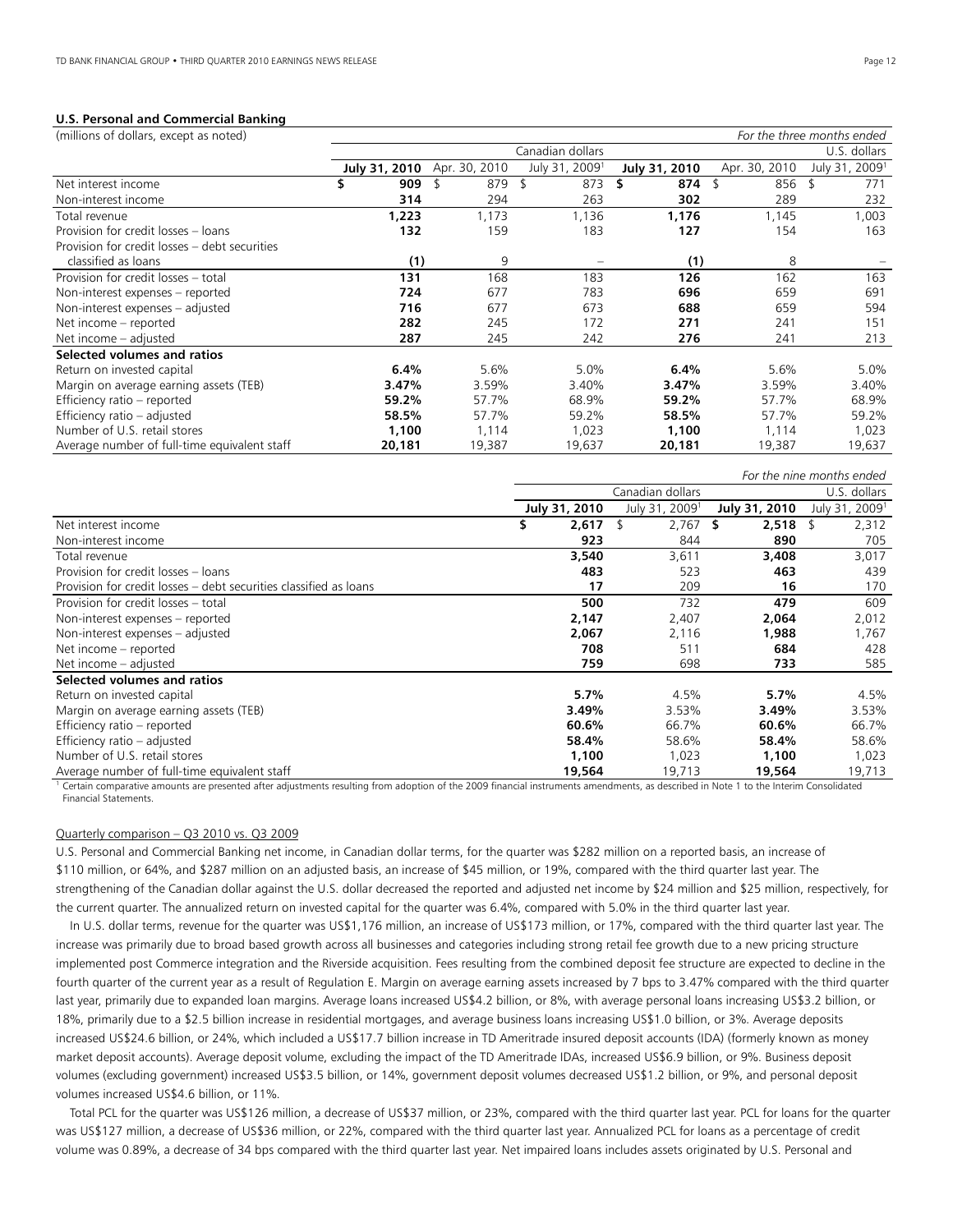Commercial Banking, as well as assets acquired under an FDIC loss sharing agreement ("covered assets") that substantially reduce the risk of credit losses to the Bank. Net impaired loans, excluding debt securities classified as loans that are impaired and covered assets, were US\$1,046 million, an increase of US\$358 million, or 52%, compared with the third quarter last year. The increase was largely due to net new formations resulting from weakness in the commercial real estate market in the U.S. and the impact of the recession. Net impaired loans, excluding debt securities classified as loans and covered assets, as a percentage of total loans were 1.8%, compared with 1.3% as at July 31, 2009. Net impaired debt securities classified as loans were US\$966 million at July 31, 2010. Covered impaired loans were US\$40 million at July 31, 2010.

 Reported non-interest expenses for the quarter were US\$696 million, an increase of \$5 million, compared with the third quarter last year. On an adjusted basis, non-interest expenses for the quarter were US\$688 million, an increase of US\$94 million, or 16%, primarily due to new store expenses, compensation, and other operating expenses associated with Riverside National Bank, Regulation E implementation costs, investments in infrastructure, and advertising campaigns, partially offset by Commerce integration synergies.

 The average FTE staffing levels increased by 544, or 3%, compared with the third quarter last year. This increase resulted from the acquisitions in Florida and 34 new store openings since the third quarter last year, partially offset by integration efforts and store consolidations. The reported efficiency ratio for the quarter improved to 59.2%, compared with 68.9% in the third quarter last year. The adjusted efficiency ratio for the quarter improved to 58.5%, compared with 59.2% in the prior year.

# Quarterly comparison – Q3 2010 vs. Q2 2010

U.S. Personal and Commercial Banking net income, in Canadian dollar terms, for the quarter increased \$37 million, or 15%, on a reported basis and \$42 million, or 17%, on an adjusted basis, compared to the prior quarter. The annualized return on invested capital for the quarter was 6.4%, compared with 5.6% in the prior quarter.

 In U.S. dollar terms, revenue for the quarter increased US\$31 million, or 3%, compared with the prior quarter, primarily due to higher product volumes partially offset by lower prepayment speed on loans and securities. Margin on average earning assets decreased by 12 bps to 3.47% compared with the prior quarter, primarily due lower prepayment speed on loans and securities. Spreads on deposits and loans remained stable. Average loans increased US\$2.8 billion, or 5%, compared with the prior quarter with average business loans increasing US\$1.5 billion, or 4%, and average personal loans increasing US\$1.3 billion, or 7%. Average deposits increased US\$4.1 billion, or 3%, compared with the prior quarter, including a US\$1.5 billion increase in average deposits of TD Ameritrade IDAs. Average deposit volume excluding the impact of the TD Ameritrade IDAs increased US\$2.6 billion, or 3%, with 4% growth in business deposit volume (excluding government), 8% decline in government deposits, and 6% growth in personal deposit volume.

 Total PCL for the quarter decreased US\$36 million, or 22%. PCL for loans decreased US\$27 million, or 18%, compared with the prior quarter. Annualized PCL for loans as a percentage of credit volume was 0.89%, a decrease of 28 bps compared with the prior quarter. Net impaired loans, excluding debt securities classified as loans that are impaired and covered assets, were US\$1,046 million, an increase of US\$46 million, or 5%, compared with the prior quarter. The increase was largely due to new formations and lower levels of charge-offs. Net impaired loans, excluding debt securities classified as loans and covered assets, as a percentage of total loans were 1.8%, in line with the last quarter. Net impaired debt securities classified as loans were US\$966 million, and increase of US\$264MM, or 38%, compared with the prior quarter. The timing of impairment is dependent on the performance of the underlying collateral. The quarter over quarter increase is in line with management's expectations. PCL for debt securities classified as loans decreased US\$9 million compared with the prior quarter.

 Reported non-interest expenses for the quarter increased US\$37 million, or 6%, compared with the prior quarter. On an adjusted basis, non-interest expenses for the quarter increased US\$29 million, or 4%, due primarily to the Riverside acquisition, costs associated with the implementation of Regulation E, and investments in infrastructure and new stores.

 The average FTE staffing levels increased by 794, or 4%, compared with the prior quarter driven primarily by the acquisitions in Florida and investments in new stores. The reported efficiency ratio for the quarter worsened to 59.2%, compared with 57.7% in the prior quarter. The adjusted efficiency ratio for the quarter worsened to 58.5%, compared with 57.7% in the prior quarter.

#### Year-to-date comparison - Q3 2010 vs. Q3 2009

U.S. Personal and Commercial Banking reported net income, in Canadian dollar terms, for the nine months ended July 31, 2010 was \$708 million, an increase of \$197 million, or 39%, compared with the same period last year. Adjusted net income for the nine months ended July 31, 2010 was \$759 million, an increase of \$61 million, or 9%. While reported and adjusted net income increased compared with the same period last year, the strengthening of the Canadian dollar against the U.S. dollar decreased the reported and adjusted net income for the current period by \$107 million and \$115 million, respectively. In U.S. dollar terms, year-to-date adjusted net income was US\$733 million, an increase of US\$148 million, or 25%. On a year-to-date basis, the annualized return on invested capital was 5.7%, compared with 4.5% for the same period last year.

 In U.S. dollar terms, revenue on a year-to-date basis was US\$3,408 million, an increase of US\$391 million, or 13%, compared with the same period last year, primarily due to higher fee based revenue, resulting in part from a combined deposit fee structure introduced in connection with the Commerce conversion, improved product spreads, and overall deposit and loan growth, partially offset by lower prepayment speed on loans and securities. Fees resulting from the combined deposit fee structure are expected to decline as a result of new regulations which take effect later this year. The margin on average earning assets on a year-to-date basis decreased by 4 bps to 3.49% when compared with the same period last year, due to lower prepayment speed on loans and securities, partially offset by improved product spreads.

 Total PCL on a year-to-date basis was US\$479 million, a decrease of US\$130 million, or 21%, compared with the same period last year. PCL for loans was US\$463 million, an increase of US\$24 million, or 5%, compared to the same period last year, primarily due to higher levels of charge-offs and reserve increases resulting from the economic recession in the U.S. Annualized PCL for loans as a percentage of credit volume was 1.13%, a decrease of 2 bps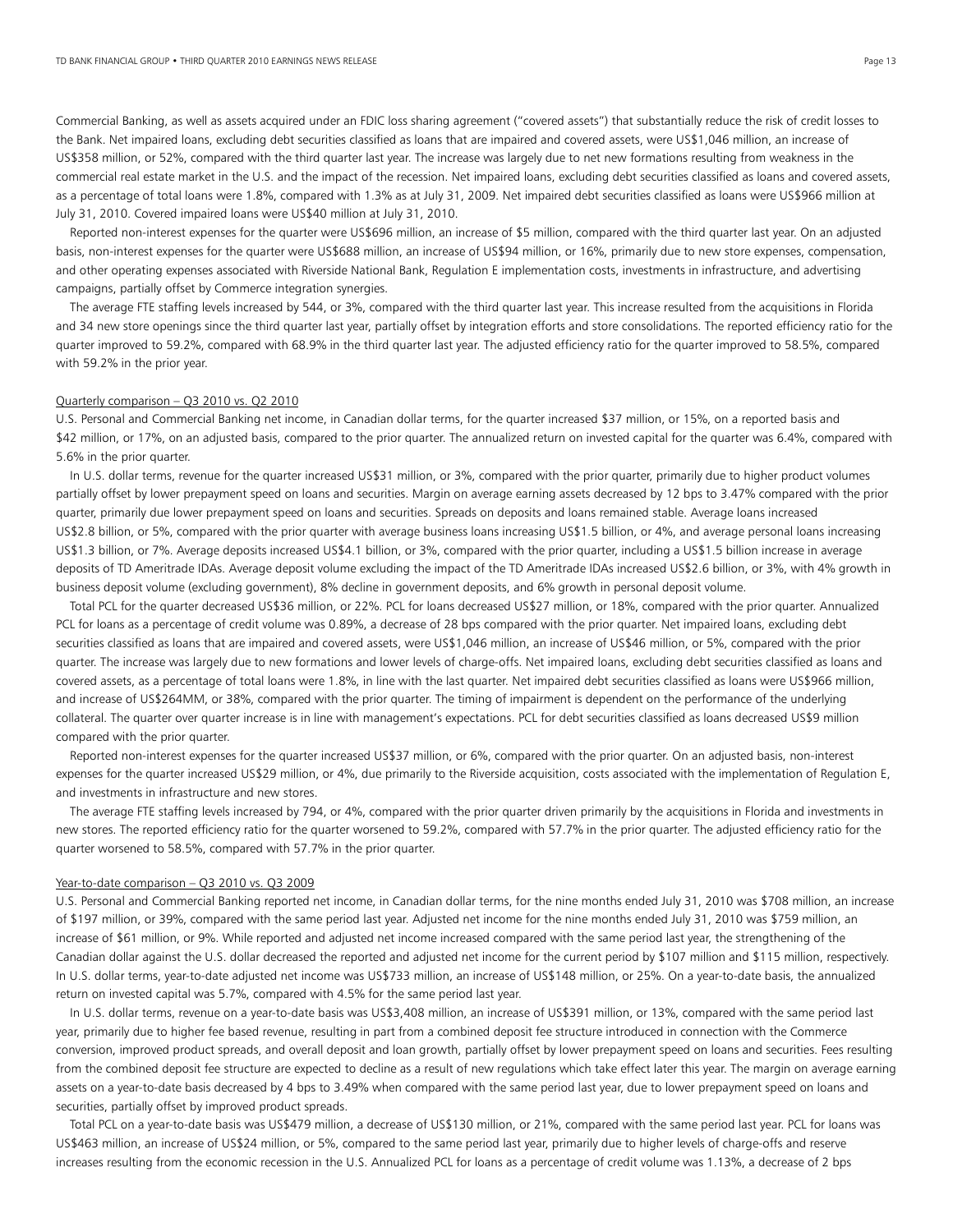compared with the same period last year. PCL for debt securities classified as loans was US\$16 million, a decrease of \$154 million, or 91%, compared with the same period last year as adequate reserves were established last year.

 Reported non-interest expenses on a year-to-date basis were US\$2,064 million, an increase of US\$52 million, or 3%, compared with the same period last year. On an adjusted basis, excluding the item of note for integration charges related to the Commerce and the FDIC-assisted acquisitions, non-interest expenses were US\$1,988 million, an increase of US\$221 million, or 13%, largely due to new store expenses, increased FDIC premiums, higher levels of asset recovery and security related expenses.

 The average FTE staffing levels on a year-to-date basis decreased by 149, compared with the same period last year. This decrease was due to integration efforts and store consolidations, partially offset by FTE staff increases resulting from 34 new store openings since the third quarter last year and the FDICassisted acquisitions in the current period. The reported efficiency ratio on a year-to-date basis improved to 60.6%, compared with 66.7% in the same period last year, whereas, the adjusted efficiency ratio remained relatively flat compared with the same period last year.

 On April 16, 2010, TD Bank acquired certain assets and assumed liabilities of three Florida banks in FDIC-assisted transactions. On May 17, 2010, the Bank announced that it had signed a definitive agreement with The South Financial Group, Inc. (South Financial) for the Bank to acquire 100% of the outstanding common shares of South Financial for approximately \$61 million in cash or the Bank's common stock. In addition, immediately prior to completion of the transaction, the United States Department of the Treasury will sell to the Bank its South Financial preferred stock and the associated warrant acquired under the Treasury's Capital Purchase Program and discharge all accrued but unpaid dividends on that stock for total cash consideration of approximately \$131 million. The transaction is subject to approval by the shareholders of South Financial and certain remaining regulatory authorities. The Federal Reserve Board of Governors approved the transaction on July 22, 2010. The shareholders' meeting will be held on September 28, 2010, and assuming the necessary approvals are in place, the transaction is expected to close shortly thereafter.

#### Business Outlook

We expect continued volume growth for the remainder of 2010. Organic deposit growth momentum is expected to continue due to maturing stores, while an amendment to Regulation E, or the Electronic Funds Transfer Act, in the U.S. is expected, taking into consideration mitigation strategies, to reduce revenue by approximately US\$40-50 million per quarter starting in Q4 2010. The amendment of Regulation E prohibits financial institutions from charging fees to consumers for paying automated teller machine and point of sale transactions that result in an overdraft.

 For the remainder of the year, the PCL level is expected to improve from current levels. Key drivers of performance for the remainder of 2010 are anticipated to be core deposit and loan growth, credit quality management, and competitive pricing.

# **Wholesale Banking**

| (millions of Canadian dollars, except as noted)     | For the three months ended |               |               | For the nine months ended |               |  |
|-----------------------------------------------------|----------------------------|---------------|---------------|---------------------------|---------------|--|
|                                                     | July 31, 2010              | Apr. 30, 2010 | July 31, 2009 | July 31, 2010             | July 31, 2009 |  |
| Net interest income (TEB)                           | 430                        | 456 \$        | $527$ \$      | $1,399$ \$                | 909, ا        |  |
| Non-interest income                                 | 146                        | 252           | 349           | 798                       | 426           |  |
| Total revenue                                       | 576                        | 708           | 876           | 2,197                     | 2,335         |  |
| Provision for credit losses                         | (16)                       | 10            | 32            |                           | 157           |  |
| Non-interest expenses                               | 323                        | 372           | 326           | 1.071                     | 1.070         |  |
| Net income                                          | 179                        | 220           | 327           | 771                       | 765           |  |
| Selected volumes and ratios                         |                            |               |               |                           |               |  |
| Risk-weighted assets (billions of Canadian dollars) | 32                         | 32            | 36            | 32                        | 36            |  |
| Return on invested capital                          | 22.7%                      | 29.0%         | 40.2%         | 32.5%                     | 25.6%         |  |
| Efficiency ratio - reported                         | 56.1%                      | 52.5%         | 37.2%         | 48.7%                     | 45.8%         |  |
| Average number of full-time equivalent staff        | 3,291                      | 3,110         | 3.035         | 3,165                     | 3,029         |  |

#### Quarterly comparison – Q3 2010 vs. Q3 2009

Wholesale Banking net income for the quarter was \$179 million, a decrease of \$148 million, or 45%, compared with the third quarter last year. The decrease was due to lower fixed income, credit, and currency trading, partially offset by improved equity trading and investment portfolio results. In the third quarter last year, results were very strong as financial markets staged a dramatic recovery resulting in improved asset values and market liquidity. The difficult operating environment in the current quarter contrasted with very favourable markets in the same quarter last year. Uncertainty in the market and credit concerns caused a decline in risk appetite, which resulted in widening credit spreads and fewer trading opportunities. The annualized return on invested capital for the quarter was 22.7%, compared with 40.2% in the third quarter last year and is reflective of a more normalized rate of return.

 Wholesale Banking revenue is derived primarily from capital markets and corporate lending. Revenue for the quarter was \$576 million, a decrease of \$300 million, or 34%, compared with the third quarter last year. In the prior year, market conditions were favourable as the recovery of financial markets coupled with an improved competitive position resulted in a rally in credit spreads, improved asset values, increased client flow, and wider bid-offer margins. This resulted in strong, broad-based performance with particularly strong results in fixed income, credit, and currency trading. Underwriting fees also decreased relative to last year when improved capital markets increased client issuance activity. Partially offsetting these decreases were realized gains and distributions in the investment portfolio, compared to net security losses in the third quarter last year.

PCL is composed of specific provisions for credit losses and accrual costs for credit protection net of recoveries of previously recorded provisions. The net recovery for the quarter was \$16 million, compared with PCL of \$32 million in the third quarter last year. Recoveries in the current quarter of previously recorded provisions were partially offset by the cost of Credit Default Swap (CDS) protection. In the third quarter last year, PCL included a specific allowance of \$21 million in addition to CDS protection costs. Net impaired loans were \$63 million, a decrease of \$70 million, or 53%, over the third quarter last year.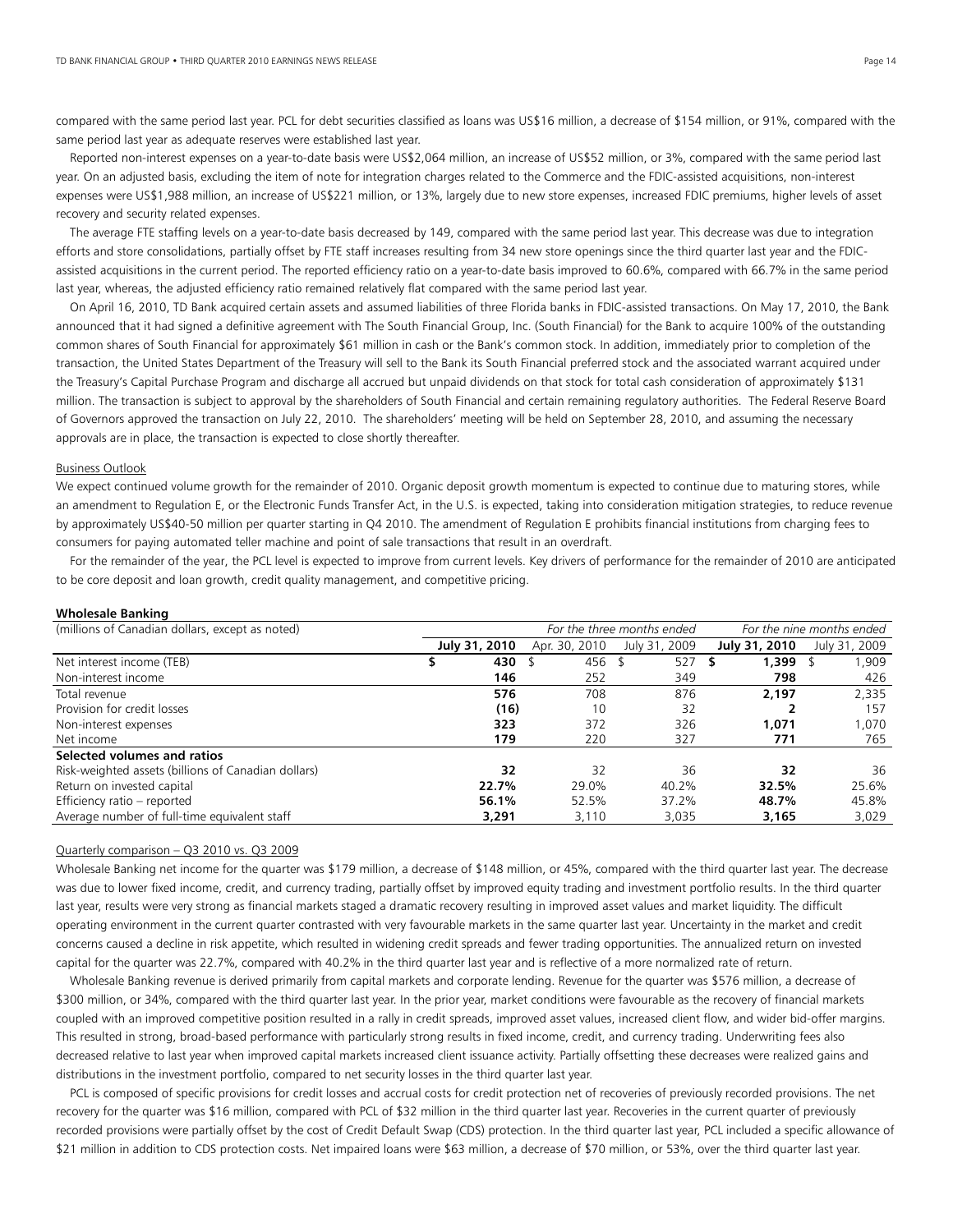Non-interest expenses for the quarter were \$323 million, a decrease of \$3 million, or 1%, compared with the third quarter last year, primarily due to lower variable compensation, partially offset by higher operating costs resulting from investment in risk and control infrastructure.

# Quarterly comparison – Q3 2010 vs. Q2 2010

Wholesale Banking net income for the quarter decreased \$41 million, or 19%, compared with the prior quarter, primarily due to increased uncertainty in global markets resulting in reduced trading flows, reduced issuance activity, and lower equity trading revenue. The annualized return on invested capital for the quarter was 22.7%, compared with 29.0% in the prior quarter.

 Revenue for the quarter decreased \$132 million, or 19%, compared with the prior quarter, primarily due to reduced trading revenue in the fixed income and credit businesses. Credit spreads widened in the current quarter as demand for risk assets decreased resulting in lower asset values and reduced client activity. Equity trading activity also declined as did equity issuance. In addition, in the prior quarter there was higher revenue related to the exit of non-core positions.

PCL for the quarter decreased \$26 million compared with the prior quarter due to recoveries in the current quarter. PCL for the current quarter included \$8 million for the cost of credit protection compared with \$9 million in the prior quarter. In the current quarter, these costs were more than offset by recoveries on specific corporate loans. Net impaired loans decreased \$71 million, or 53%, compared with the prior quarter.

 Non-interest expenses for the quarter decreased \$49 million, or 13%, compared with the prior quarter due to lower variable compensation as a result of decreased trading revenue.

#### Year-to-date comparison - Q3 2010 vs. Q3 2009

Wholesale Banking net income for the nine months ended July 31, 2010 was \$771 million, an increase of \$6 million, compared with the same period last year. The increase is primarily due to modest securities gains in the current year, compared to losses from divestitures and write-downs in the investment portfolio last year. On a year-to-date basis, the annualized return on invested capital was 32.5%, compared with 25.6% for the same period last year. Offsetting the improvement were lower trading revenue in the first three quarters of the current year and a recovery from a cancelled loan commitment that was recorded in the prior year.

 Revenue on a year-to-date basis was \$2,197 million, a decrease of \$138 million, or 6%, compared with the same period last year, primarily due to lower fixed income and currency trading, partially offset by security gains in the current year relative to significant losses in the investment portfolio last year. In the prior year, dramatic rate cuts, elevated volatility, and wider bid-offer spreads resulted in a buoyant environment for fixed income and currency trading. In addition, underwriting fees were elevated driven by an increase in issuance levels as clients reinforced their balance sheets. Results last year also included a recovery from the cancellation of a loan commitment. In the current year, corporate lending revenue increased driven by the portfolio re-pricing at higher spreads.

PCL on a year-to-date basis was \$2 million, an improvement of \$155 million, or 99%, compared with last year. PCL in the current year is mainly composed of the accrual cost of CDS protection, partially offset by recoveries on corporate credits. Specific provisions last year were driven by specific allowances relating to three corporate lending clients and a private equity client.

 Non-interest expenses on a year-to-date basis were \$1,071 million, in line with the same period last year. This includes higher operating costs from investment in risk and control infrastructure offset by lower variable compensation.

# Business Outlook

Wholesale Banking delivered a solid quarter amidst more challenging market conditions. We expect market conditions to remain challenging in the short term as credit remains a concern and issuance activity levels remain low. Conditions in the fourth quarter of 2010 will not compare to the exceptional markets that arose in the fourth quarter of 2009 as markets rebounded from the financial crisis; however, we are well positioned to take advantage of improved market activity having added investment banking capability, and we continue to expand our North American fixed income, currencies, and commodities businesses.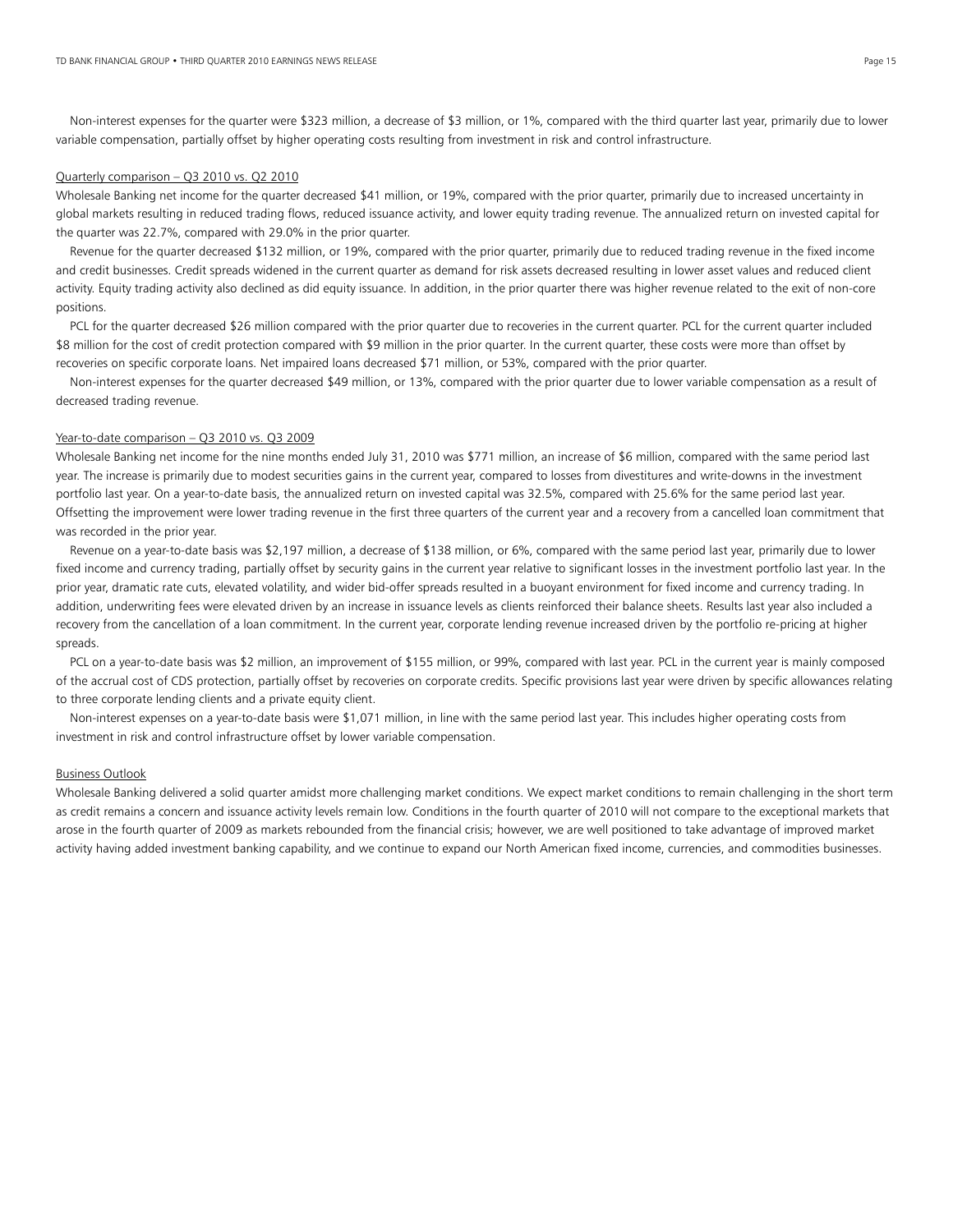# **Corporate**

| (millions of Canadian dollars)                                  | For the three months ended<br>For the nine months ended |               |  |                |                  |               |               |
|-----------------------------------------------------------------|---------------------------------------------------------|---------------|--|----------------|------------------|---------------|---------------|
|                                                                 |                                                         | July 31, 2010 |  | Apr. 30, 2010  | July 31, 2009    | July 31, 2010 | July 31, 2009 |
| Corporate segment net loss - reported                           |                                                         | (304)         |  | $(217)$ \$     | $(427)$ \$       | $(641)$ \$    | (1, 457)      |
| Adjustments for items of note, net of income taxes <sup>1</sup> |                                                         |               |  |                |                  |               |               |
| Amortization of intangibles                                     |                                                         | 117           |  | 123            | 122              | 352           | 376           |
| Decrease (increase) in fair value of derivatives hedging        |                                                         |               |  |                |                  |               |               |
| the reclassified available-for-sale securities portfolio        |                                                         | 14            |  | (23)           | 43               | (13)          | 377           |
| Decrease (increase) in fair value of credit default swaps       |                                                         |               |  |                |                  |               |               |
| hedging the corporate loan book, net of provision               |                                                         |               |  |                |                  |               |               |
| for credit losses                                               |                                                         | (9)           |  | 2              | 75               |               | 107           |
| Recovery of income taxes due to changes                         |                                                         |               |  |                |                  |               |               |
| in statutory income tax rates                                   |                                                         |               |  |                |                  | (11)          |               |
| General allowance increase (release) in Canadian Personal       |                                                         |               |  |                |                  |               |               |
| and Commercial Banking and Wholesale Banking <sup>2</sup>       |                                                         |               |  | (44)           | 46               | (44)          | 178           |
| Release of insurance claims                                     |                                                         |               |  |                |                  | (17)          |               |
| Settlement of TD Banknorth shareholder litigation               |                                                         |               |  |                |                  |               | 39            |
| FDIC special assessment charge                                  |                                                         |               |  |                | 35               |               | 35            |
| Total adjustments for items of note                             |                                                         | 122           |  | 58             | 321              | 267           | 1,112         |
| Corporate segment net loss - adjusted                           |                                                         | $(182)$ \$    |  | $(159)$ \$     | $(106)$ \$       | $(374)$ \$    | (345)         |
|                                                                 |                                                         |               |  |                |                  |               |               |
| Decomposition of items included in net loss - adjusted          |                                                         |               |  |                |                  |               |               |
| Net securitization                                              | \$                                                      | $(17)$ \$     |  | $\overline{2}$ | $(15)$ \$<br>-\$ | $(20)$ \$     | (8)           |
| Net corporate expenses                                          |                                                         | (80)          |  | (98)           | (96)             | (240)         | (225)         |
| Other                                                           |                                                         | (85)          |  | (63)           | 5                | (114)         | (112)         |
| Corporate segment net loss - adjusted                           | \$                                                      | $(182)$ \$    |  | $(159)$ \$     | $(106)$ \$       | $(374)$ \$    | (345)         |

1 For explanations of items of note, see the "Non-GAAP Financial Measures – Reconciliation of Adjusted to Reported Net Income" table in the "How We Perform" section of this MD&A. Effective November 1, 2009, TD Financing Services (formerly VFC Inc.) aligned their loan loss methodology with that used for all other Canadian Personal and Commercial Banking retail loans; any general provisions resulting from the revised methodology are included in "General allowance increase (release) in Canadian Personal and Commercial Banking and Wholesale Banking."

Adjusted results are non-GAAP. Refer to the "How the Bank Reports" section for an explanation and reconciliation of reported and adjusted results.

# Quarterly comparison – Q3 2010 vs. Q3 2009

Corporate segment's reported net loss for the quarter was \$304 million, compared with a reported net loss of \$427 million in the third quarter last year. Adjusted net loss for the quarter was \$182 million, compared with an adjusted net loss of \$106 million. Compared with the third quarter last year, the higher adjusted net loss was primarily attributable to unfavourable tax-related items and losses associated with hedging and treasury activities, partially offset by lower net corporate expenses.

#### Quarterly comparison – Q3 2010 vs. Q2 2010

Corporate segment's reported net loss for the quarter was \$304 million, compared with a reported net loss of \$217 million in the prior quarter. Adjusted net loss for the quarter was \$182 million, compared with an adjusted net loss of \$159 million. The higher adjusted net loss was primarily attributable to an unfavourable tax-related item and securitization losses, partially offset by net income from other treasury activities and lower net corporate expenses.

#### Year-to-date comparison – Q3 2010 vs. Q3 2009

Corporate segment's reported net loss for the nine months ended July 31, 2010 was \$641 million, compared with a reported net loss of \$1,457 million in the same period last year. Adjusted net loss for the nine months ended July 31, 2010 was \$374 million, compared with an adjusted net loss of \$345 million. The higher adjusted net loss was primarily attributable to securitization losses and higher net corporate expenses.

# **Outlook**

This quarter's Corporate segment loss was higher than expected as a result of the factors outlined above. Corporate segment results are inherently difficult to predict. However, we expect the net loss to remain elevated for the fourth quarter, primarily due to increased net corporate expenses, the impact of the current low interest rate environment, and liquidity related items. Changes in methodologies are currently being considered for fiscal 2011, with a view to reducing the Corporate segment net loss through allocation to other segments.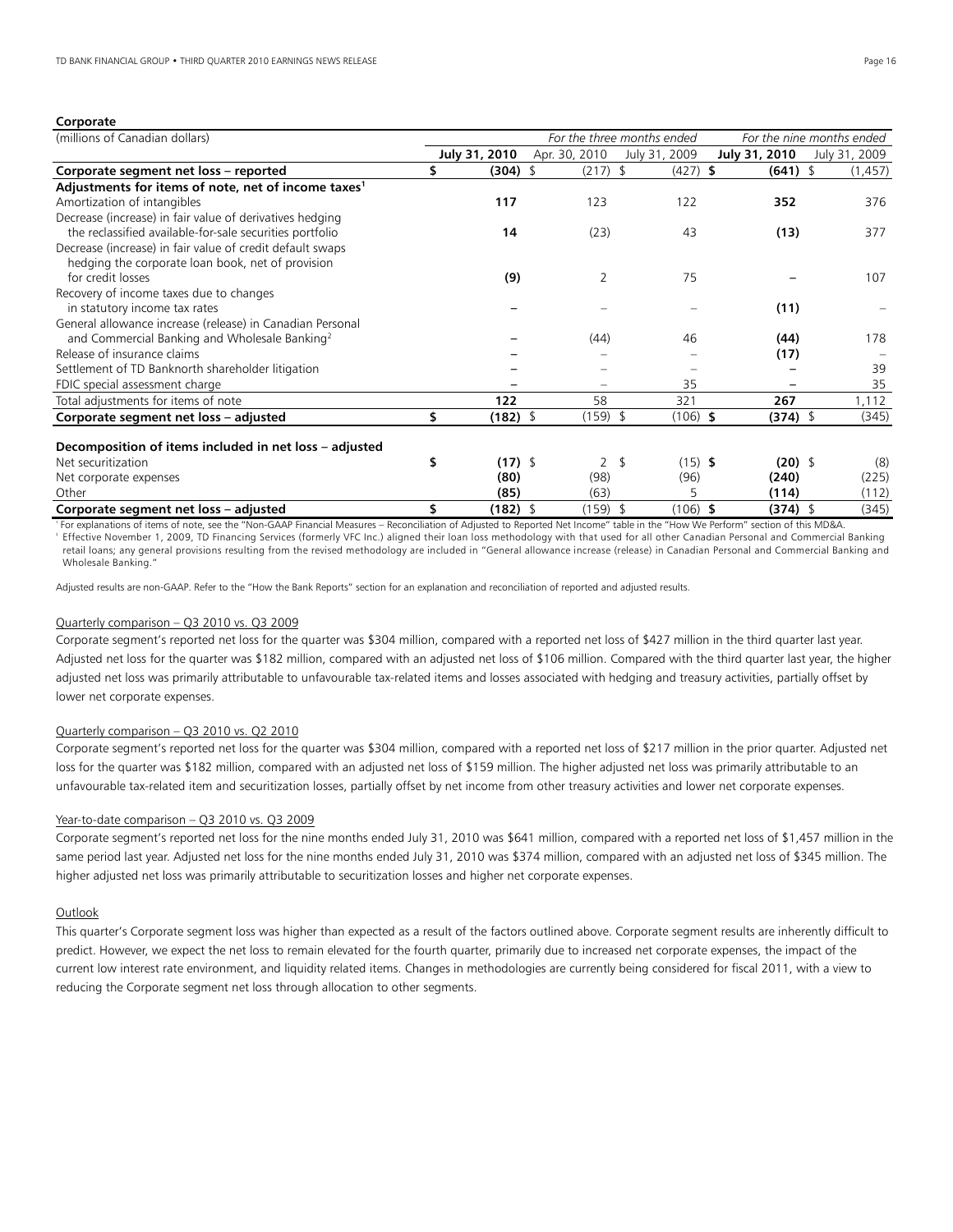# **SHAREHOLDER AND INVESTOR INFORMATION**

## **Shareholder Services**

| If you:                                                                                                                                                        | And your inquiry relates to:                                                                                                                                                                                                                                                                                 | <b>Please contact:</b>                                                                                                                                                                                                                                                                                                                                                                          |
|----------------------------------------------------------------------------------------------------------------------------------------------------------------|--------------------------------------------------------------------------------------------------------------------------------------------------------------------------------------------------------------------------------------------------------------------------------------------------------------|-------------------------------------------------------------------------------------------------------------------------------------------------------------------------------------------------------------------------------------------------------------------------------------------------------------------------------------------------------------------------------------------------|
| Are a registered shareholder (your name<br>appears on your TD share certificate)                                                                               | Missing dividends, lost share certificates, estate<br>questions, address changes to the share register,<br>dividend bank account changes, the dividend<br>reinvestment plan, to eliminate duplicate mailings of<br>shareholder materials, or to stop (and resume)<br>receiving Annual and Quarterly Reports. | <b>Transfer Agent:</b><br>CIBC Mellon Trust Company<br>P.O. Box 7010<br>Adelaide Street Postal Station<br>Toronto, Ontario M5C 2W9<br>416-643-5500<br>or toll-free at 1-800-387-0825<br>inquiries@cibcmellon.com or www.cibcmellon.com                                                                                                                                                          |
| Hold your TD shares through the<br><b>Direct Registration System</b><br>in the United States                                                                   | Missing dividends, lost share certificates, estate<br>questions, address changes to the share register, to<br>eliminate duplicate mailings of shareholder materials,<br>or to stop (and resume) receiving Annual and<br>Quarterly Reports.                                                                   | <b>Co-Transfer Agent and Registrar:</b><br><b>BNY Mellon Shareowner Services</b><br>P.O. Box 358015<br>Pittsburgh, Pennsylvania 15252-8015<br>or<br>480 Washington Boulevard<br>Jersey City, New Jersey 07310<br>1-866-233-4836<br>TDD for hearing impaired: 1-800-231-5469<br>Foreign shareholders: 201-680-6578<br>TDD foreign shareholders: 201-680-6610<br>www.bnymellon.com/shareowner/isd |
| <b>Beneficially own</b> TD shares that are held in<br>the name of an intermediary, such as a bank,<br>a trust company, a securities broker or other<br>nominee | Your TD shares, including questions regarding the<br>dividend reinvestment plan and mailings of<br>shareholder materials                                                                                                                                                                                     | Your intermediary                                                                                                                                                                                                                                                                                                                                                                               |

For all other shareholder inquiries, please contact TD Shareholder Relations at 416-944-6367 or 1-866-756-8936 or email tdshinfo@td.com. Please note that by leaving us an e-mail or voicemail message you are providing your consent for us to forward your inquiry to the appropriate party for response.

#### General Information

Contact Corporate & Public Affairs: 416-982-8578

Products and services: Contact TD Canada Trust, 24 hours a day, seven days a week: 1-866-567-8888 French: 1-866-233-2323 Cantonese/Mandarin: 1-800-328-3698 Telephone device for the deaf: 1-800-361-1180

Internet website: http://www.td.com Internet e-mail: customer.service@td.com

# Access to Quarterly Results Materials

Interested investors, the media and others may view this third quarter earnings news release, results slides, supplementary financial information, and the Report to Shareholders on the TDBFG website at www.td.com/investor/qr\_2010.jsp.

# Quarterly Earnings Conference Call

TD Bank Financial Group will host an earnings conference call in Toronto, Ontario on September 2, 2010. The call will be webcast live via TDBFG's website at 3 p.m. ET. The call and webcast will feature presentations by TDBFG executives on the Bank's financial results for the third quarter, followed by a question-and-answer period with analysts. The presentation material referenced during the call will be available on the TDBFG website at http://www.td.com/investor/qr\_2010.jsp on September 2, 2010, before 12 p.m. ET. A listen-only telephone line is available at 416-644-3414 or 1-877-974-0445 (toll free).

The webcast and presentations will be archived at http://www.td.com/investor/qr\_2010.jsp. Replay of the teleconference will be available from 6 p.m. ET on September 2, 2010, until October 4, 2010, by calling 416-640-1917 or 1-877-289-8525 (toll free). The passcode is 4342155#.